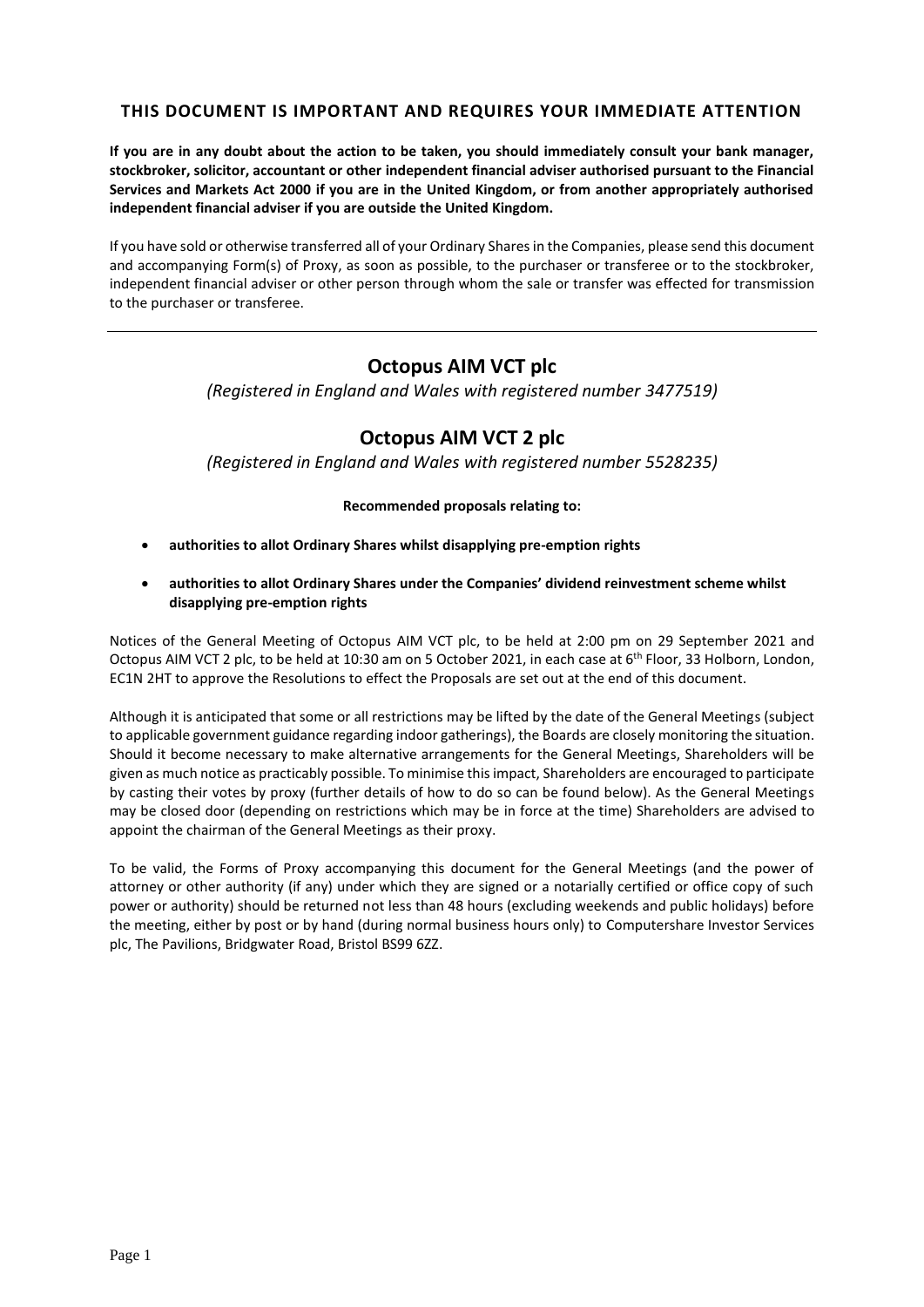# **CONTENTS**

| EXPECTED TIMETABLES        |                                         |           |
|----------------------------|-----------------------------------------|-----------|
| PARTI                      | <b>RISK FACTORS</b>                     | 4         |
| PART II                    | LETTER FROM THE CHAIRS OF THE COMPANIES | 5         |
| PART III                   | FURTHER DETAILS ON THE PROPOSALS        |           |
| <b>PART IV</b>             | ADDITIONAL INFORMATION                  | 9         |
| <b>PART V</b>              | <b>DEFINITIONS</b>                      | 15        |
| NOTICE OF GENERAL MEETINGS |                                         | 17 and 20 |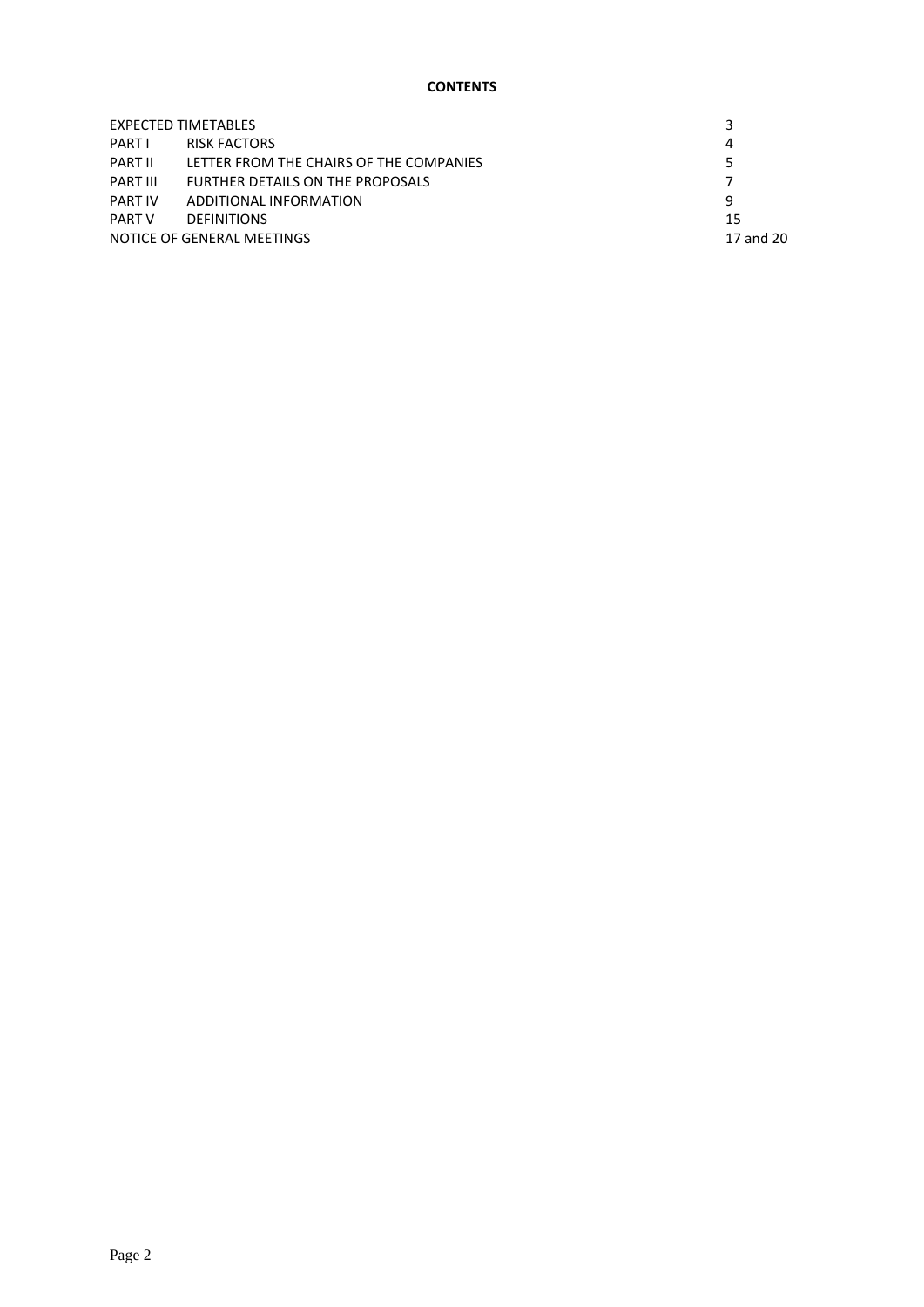## **EXPECTED TIMETABLES**

## *Octopus AIM General Meeting*

| Latest time and date for receipt of forms of proxy for use at the Octopus AIM<br><b>General Meeting</b> | 2:00 pm on 27 September 2021 |
|---------------------------------------------------------------------------------------------------------|------------------------------|
| Octopus AIM General Meeting                                                                             | 2:00 pm on 29 September 2021 |

## *Octopus AIM 2 General Meeting*

| Latest time and date for receipt of forms of proxy for use at the Octopus AIM 2<br><b>General Meeting</b> | 10:30 am on 1 October 2021 |
|-----------------------------------------------------------------------------------------------------------|----------------------------|
| Octopus AIM 2 General Meeting                                                                             | 10:30 am on 5 October 2021 |

# *Offers*

| Launch date of the Offers                                                    | 19 August 2021               |
|------------------------------------------------------------------------------|------------------------------|
| First allotment under the Offers                                             | On or before 5 April 2022    |
| Deadline for receipt of applications for final allotment in 2021/22 tax year | 12.00 noon on 5 April 2022   |
| Deadline for receipt of applications for final allotment in 2022/23 tax year | 12.00 noon on 18 August 2022 |
| Closing date of the Offers                                                   | 18 August 2022               |

Note:

The dates set out in the expected timetables above may be adjusted by the Companies, in which event details of the new dates will be notified through a Regulatory Information Service. The Boards reserve the right to issue New Shares under the Offers at any time prior to the close of the Offers following the receipt of valid applications.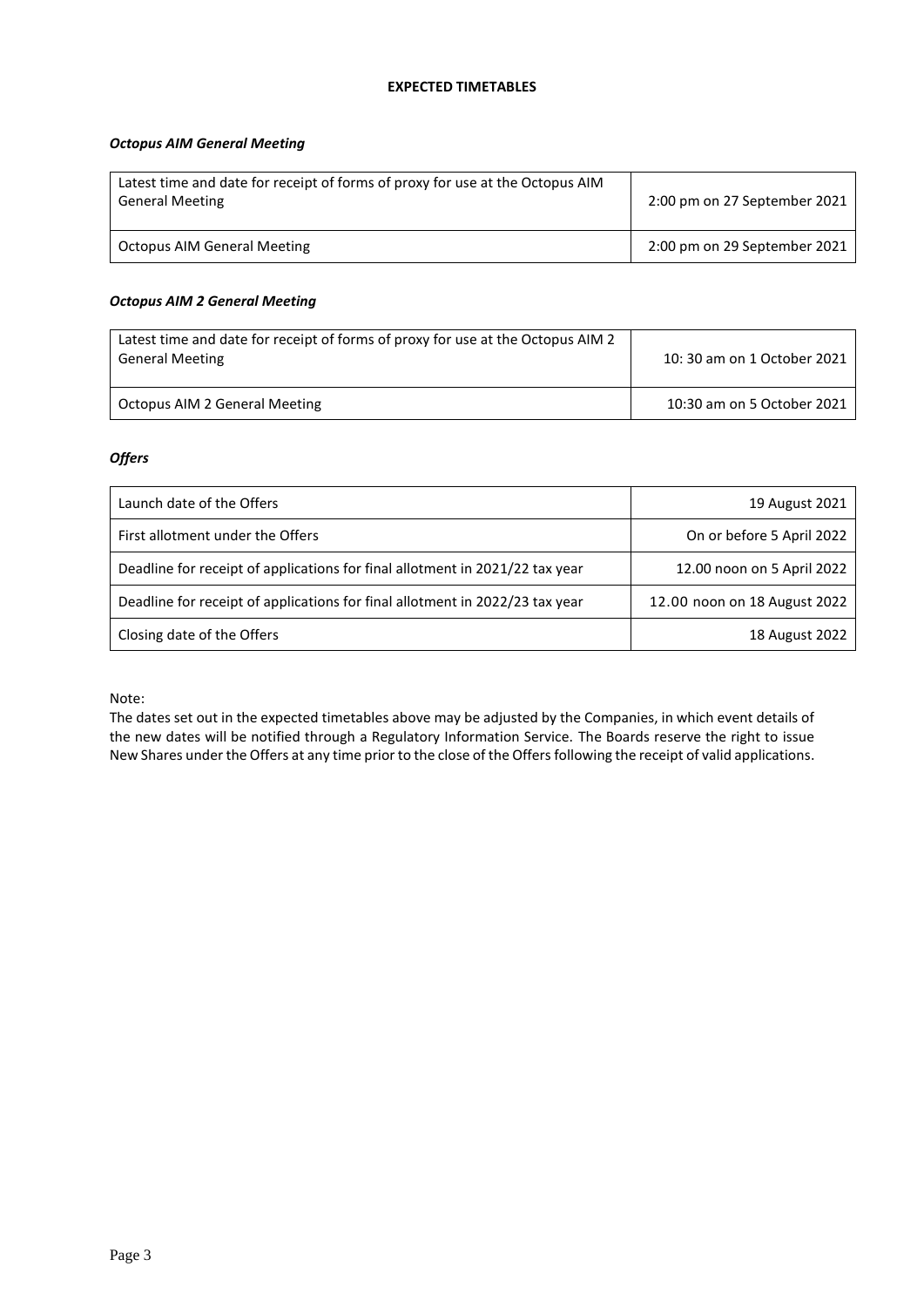#### **PART I - RISK FACTORS**

**The risk factors set out below are those which are considered by the Directors to be material to the Proposals and the Companies as at the date of this document and which the Directors believe Shareholders should consider prior to deciding how to cast their votes at the General Meetings but are not the only risks in relation to the Proposals and the Companies. Additional risks and uncertainties relating to the Companies and/or the Proposals that are not currently known to the Directors or that the Directors do not currently consider to be material may also have a material adverse effect on the Companies and the market price of the Shares. Shareholders who are in any doubt about the action they should take should consult their stockbroker, bank manager, solicitor, accountant or other independent financial adviser without delay.**

A full subscription under the Offers by either Company may be conditional on the approval by Shareholders of Resolutions 1 and 3 to be proposed at that Company's General Meeting. If these Resolutions are not approved, the expected benefits of a full subscription under the Offers may not be realised and the Companies will be responsible for the costs of the Offers.

As envisaged by the investment policies of the Companies, it is intended that risk will be spread by investing in a number of different businesses within different industry sectors. The maximum amount currently permitted to be invested in any one company is limited to 15% of the value of the Companies' portfolios in accordance with the VCT legislation. If the Companies are not able to achieve a full subcription under the Offers, the Companies may be prevented from creating a more diversified portfolio of investments and inhibit the Companies from taking advantage of attractive investment opportunities as they become available.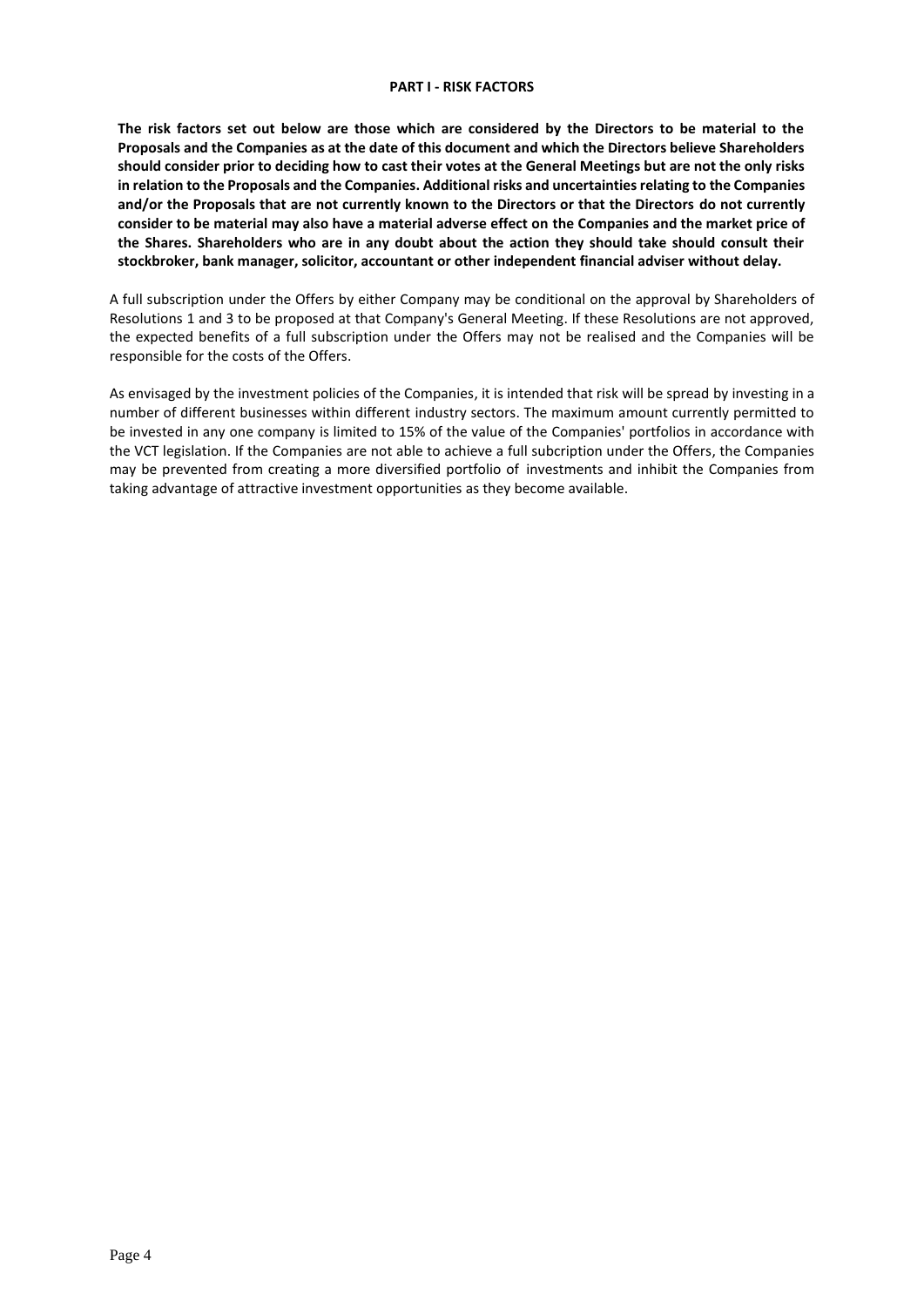#### **PART II — LETTER FROM THE CHAIRS OF THE COMPANIES**

**Registered Office:**

6 th Floor 33 Holborn London EC1N 2HT

19 August 2021

Dear Shareholder

#### **Recommended Proposals relating to:**

- **authorities to allot Ordinary Shares whilst disapplying pre-emption rights**
- **authorities to allot Ordinary Shares under the Companies' dividend reinvestment schemes whilst disapplying pre-emption rights**

The purpose of this document is to explain the recommended Proposals and to seek Shareholders' approval for the required authorities.

#### **The Offers**

In August 2014, December 2015, June 2017, August 2018, November 2019 and August 2020, the Companies issued prospectuses in connection with linked offers for subscription all of which proved popular, with the Companies raising the sums of £28.8 million, £29.5 million, £39.9 million, £30 million, £23 million and £30 million in aggregate respectively. Given the success of those linked offers, the Boards have decided to offer investors a further chance to invest in the Companies through a further linked offer to raise up to £30 million in total which the Boards and the Manager believe can be invested to continue the progress in the growth in the Companies' NAVs seen in the last few years and the payment by the Companies of tax-free dividends. Should the Offers prove to be successful there will be scope, subject to the Boards' approval, to increase the size of the Offers by a further £10 million.

Investors who are shareholders of any VCT which is, or was at any time, managed by Octopus will benefit from the costs of the Offers being reduced by 1.0% as a loyalty discount. Applicants will receive these reductions in the form of additional New Shares, which will be paid for by the Manager.

#### **The General Meetings**

At the General Meetings, Resolutions will be proposed to give the Directors the authority to allot Ordinary Shares under the Offers and the Companies' dividend reinvestment schemes whilst disapplying pre-emption rights. These Resolutions are detailed in Part III of this Circular.

#### **Action to be taken**

Before taking any action, you are recommended to read the information set out in Parts III and IV of this document.

Enclosed with this Circular are Forms of Proxy for use at the General Meetings. Please complete and return the Forms of Proxy relating to the relevant General Meeting so that they are received not less than 48 hours (excluding weekends and public holidays) before the relevant General Meeting.

#### **Recommendation**

Given the performance of the Companies to date and the investment opportunities that the Manager believes exist both within their portfolios and to add to them, the Boards believe that further fundraising at this time is important to the ongoing success of the Companies. The Boards believe that the Proposals are in the best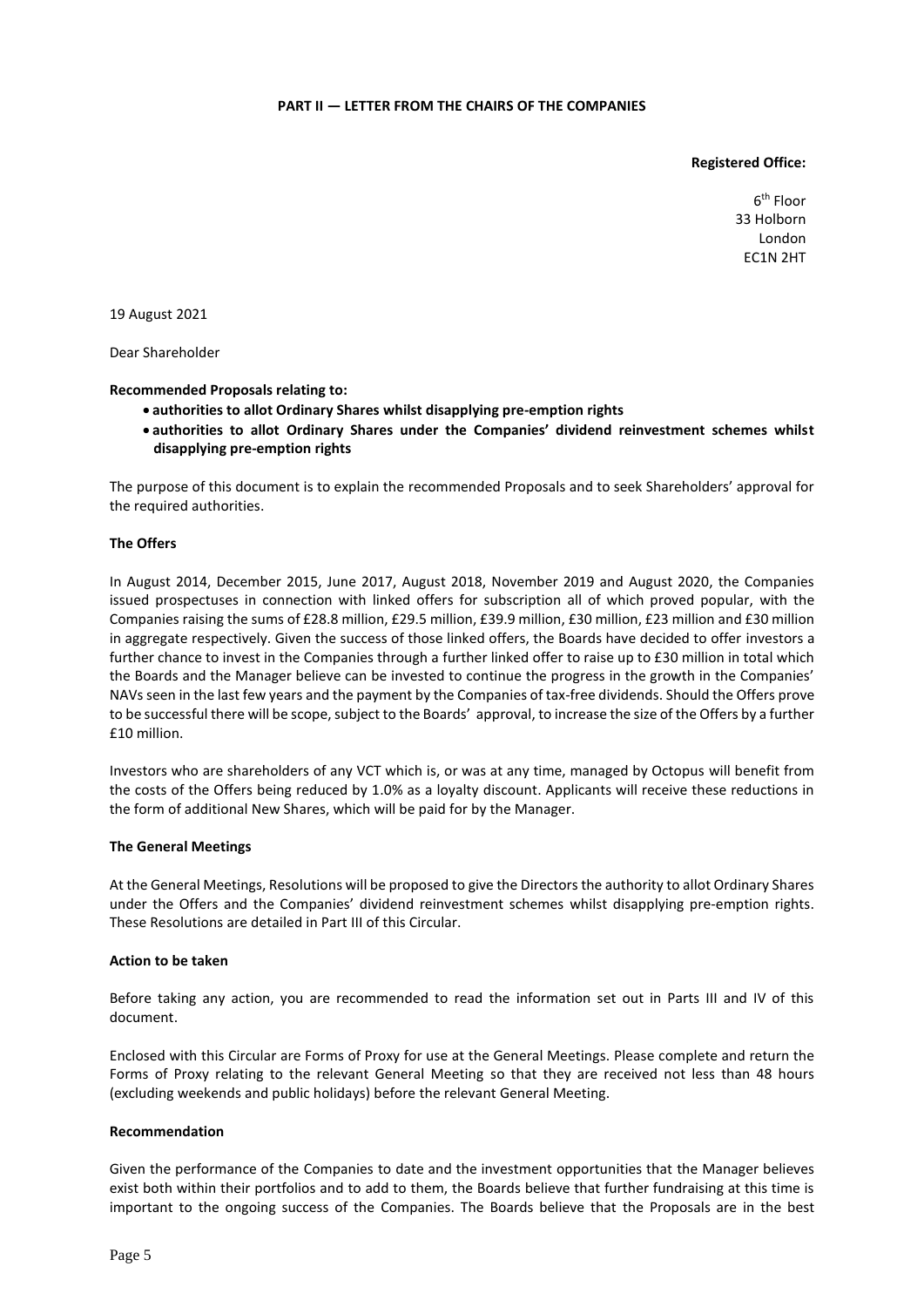interests of the Shareholders as a whole and recommend to their respective Shareholders that they vote in favour of the Resolutions. The Directors have committed to vote in favour of all of the Resolutions in respect of their own beneficial holdings, amounting, in the case of the Octopus AIM Directors, to 0.14 per cent in aggregate of the issued share capital of Octopus AIM and, in the case of the Octopus AIM 2 Directors, to 0.22 per cent in aggregate of the issued share capital of Octopus AIM 2.

Yours faithfully

**Neal Ransome Chair of Octopus AIM VCT plc**

Yours faithfully

**Keith Mullins Chair of Octopus AIM VCT 2 plc**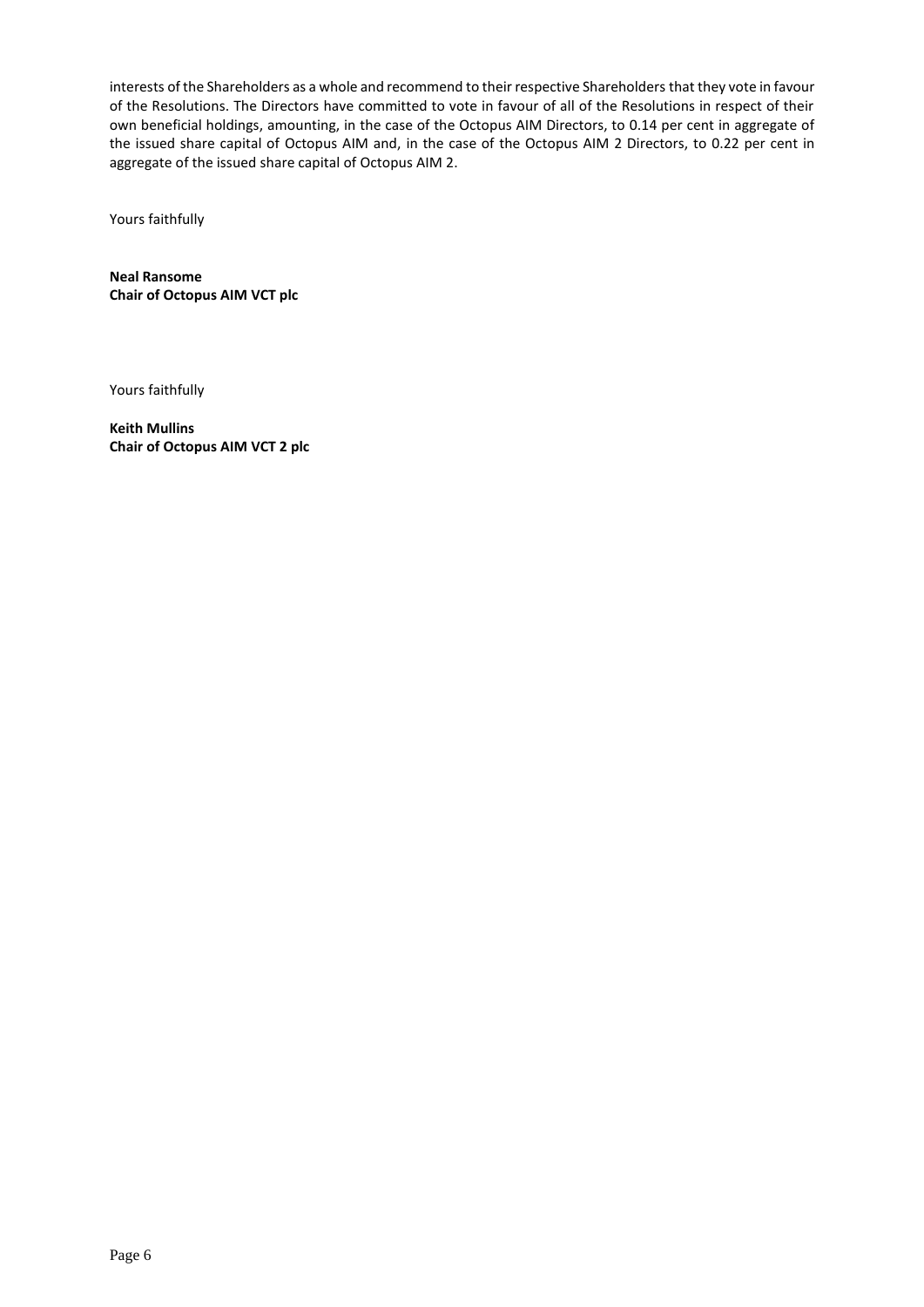## **PART III – FURTHER DETAILS ON THE PROPOSALS**

The approval of the allotment of Ordinary Shares (for both the Offers and the Companies' dividend reinvestment schemes "DRIS"), whilst disapplying pre-emption rights, is required under the CA 2006.

## **1. Offers for subscription to raise up to £30 million, in aggregate, by way of an issue of New Shares with an over allotment facility of a further £10 million, in aggregate**

A full subscription under the Offers by either Company may be conditional on the approval by Shareholders of Resolutions 1 and 3 to be proposed at that Company's General Meeting. Subject to the Offers remaining open for both Companies, applicants may elect that their applications are allocated 100% to either Company or split 60% to Octopus AIM and 40% to Octopus AIM 2. In default of any election their subscription will be allocated 60% to Octopus AIM and the remaining 40% to Octopus AIM 2, which reflects the two Companies' relative sizes. The maximum that may be raised by Octopus AIM is £24 million. The maximum that may be raised by Octopus AIM 2 is £16 million. As the Companies near capacity one may be fully subscribed earlier than the other. In the event of an applicant's preferred allocation, or the default allocation, not being possible, that part of an applicant's subscription that cannot be allocated to either Company will, unless an applicant directs otherwise, be allocated to the other Company. There is no minimum that must be raised in order for the Offers to proceed.

Applications have been made to the FCA for the New Shares to be admitted to a premium listing on the Official List and will be made to the London Stock Exchange for the New Shares to be traded on the London Stock Exchange's main market for listed securities. The New Shares will be issued in registered form, will be freely transferable, will be issued in both certificated and uncertificated form and will rank pari passu with other Shares in all respects.

The Offers will open on 19 August 2021. The deadline for receipt of applications for the final allotment in the 2021/22 tax year is 12.00 noon on 5 April 2022 and the deadline for receipt of applications for the final allotment in the 2022/23 tax year is 12.00 noon on 18 August 2022.

Where applications are received for the 2021/22 tax year, New Shares will be issued and allotted on or before 5 April 2022. For applications received for the 2022/23 tax year, New Shares will be issued and allotted on or before 18 August 2022. Admission is expected to commence within 10 Business Days following such allotment.

Share certificates and certificates to enable investors to claim for income tax relief will be posted within 30 Business Days of allotment of the New Shares. No temporary documents of title will be issued. The dates may be adjusted by the Companies, and details of the new dates will be notified through the Regulatory Information Service.

Resolutions to allot shares in connection with the Offers, whilst disapplying pre-emption rights, are being proposed at the General Meetings, as set out in the notices of the General Meetings at the end of this document.

# **2. Dividend Reinvestment Schemes**

Each of the Companies has adopted a dividend reinvestment scheme. Resolutions to allot Ordinary Shares in connection with the DRIS, whilst disapplying pre-emption rights, are being proposed at the General Meetings, as set out in the notices of the General Meetings at the end of this document.

The terms and conditions of each DRIS can be found on the Companies' website: www.**octopusinvestments.com/aimvct**. Any shareholder wishing to reinvest their dividends can request a DRIS instruction form by calling Computershare on 0370 703 6325 in respect of Octopus AIM and 0370 703 6326 in respect of Octopus AIM 2. Shareholders can cancel this instruction at any time and receive dividend payments instead of reinvesting dividend payments by way of subscription for further Shares under the DRIS. It is important to note that there may be a cost to re-issue a dividend payment and so it is important for Shareholders to keep their address and bank details up to date.

## **3. General Meetings**

Notice of the General Meetings is set out at the end of this document. The Resolutions are as follows: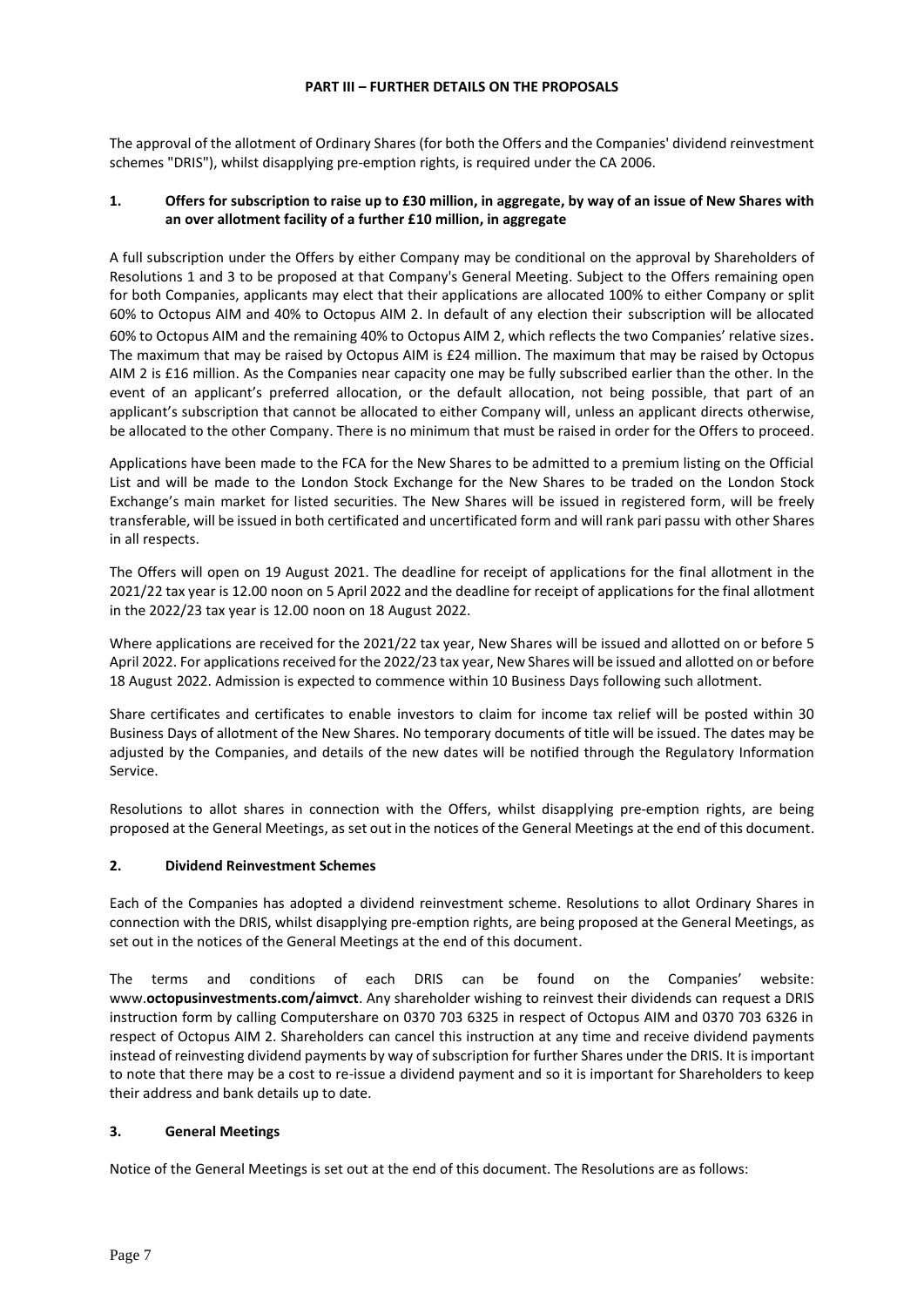## *Resolution 1 – Approval of the authority for the Directors to allot Ordinary Shares*

Resolution 1 is an ordinary resolution and seeks the approval of Shareholders to authorise the Directors (under Section 551 of the Companies Act 2006) to allot Ordinary Shares up to an aggregate nominal value of £230,000 in Octopus AIM and £2,000 in Octopus AIM 2. This represents approximately 15.9% of the issued share capital of Octopus AIM and 15.0% of the issued share capital of Octopus AIM 2 as at 18 August 2021 (this being the latest practicable date prior to publication of this document). The authority conferred by this Resolution will expire on the date falling 18 months from the date of the passing of this Resolution (unless previously renewed, varied or revoked by the relevant Company in general meeting).

# *Resolution 2 – Approval of the authority for the Directors to allot Ordinary Shares under the DRIS*

Resolution 2 is an ordinary resolution and seeks the approval of Shareholders to authorise the Directors (under Section 551 of the Companies Act 2006) to allot Ordinary Shares up to an aggregate nominal value of £30,000 in Octopus AIM and £400 in Octopus AIM 2 in connection with the respective Companies' DRIS. This represents 2.1% of the issued share capital of Octopus AIM and 3.0% of the issued share capital of Octopus AIM 2 as at 18 August 2021 (this being the latest practicable date prior to publication of this document). The authority conferred by this Resolution will expire on the date falling 18 months from the date of the passing of this Resolution (unless previously renewed, varied or revoked by the relevant Company in general meeting).

## *Resolution 3 – Approval of the authority for the Directors to allot Ordinary Shares pursuant to Resolution 1 whilst disapplying pre-emption rights*

Resolution 3 is a special resolution and seeks the approval of Shareholders to disapply pre-emption rights in respect of any Ordinary Shares issued under the authority contained in Resolution 1 above. The authority conferred by this Resolution will expire on the date falling 18 months from the date of the passing of this Resolution (unless previously renewed, varied or revoked by the relevant Company in general meeting).

# *Resolution 4 – Approval of the authority for the Directors to allot Ordinary Shares pursuant to Resolution 2 whilst disapplying pre-emption rights*

Resolution 4 is a special resolution and seeks the approval of Shareholders to disapply pre-emption rights in respect of any Ordinary Shares issued under the authority contained in Resolution 2 above. The authority conferred by this Resolution will expire on the date falling 18 months from the date of the passing of this Resolution (unless previously renewed, varied or revoked by the relevant Company in general meeting).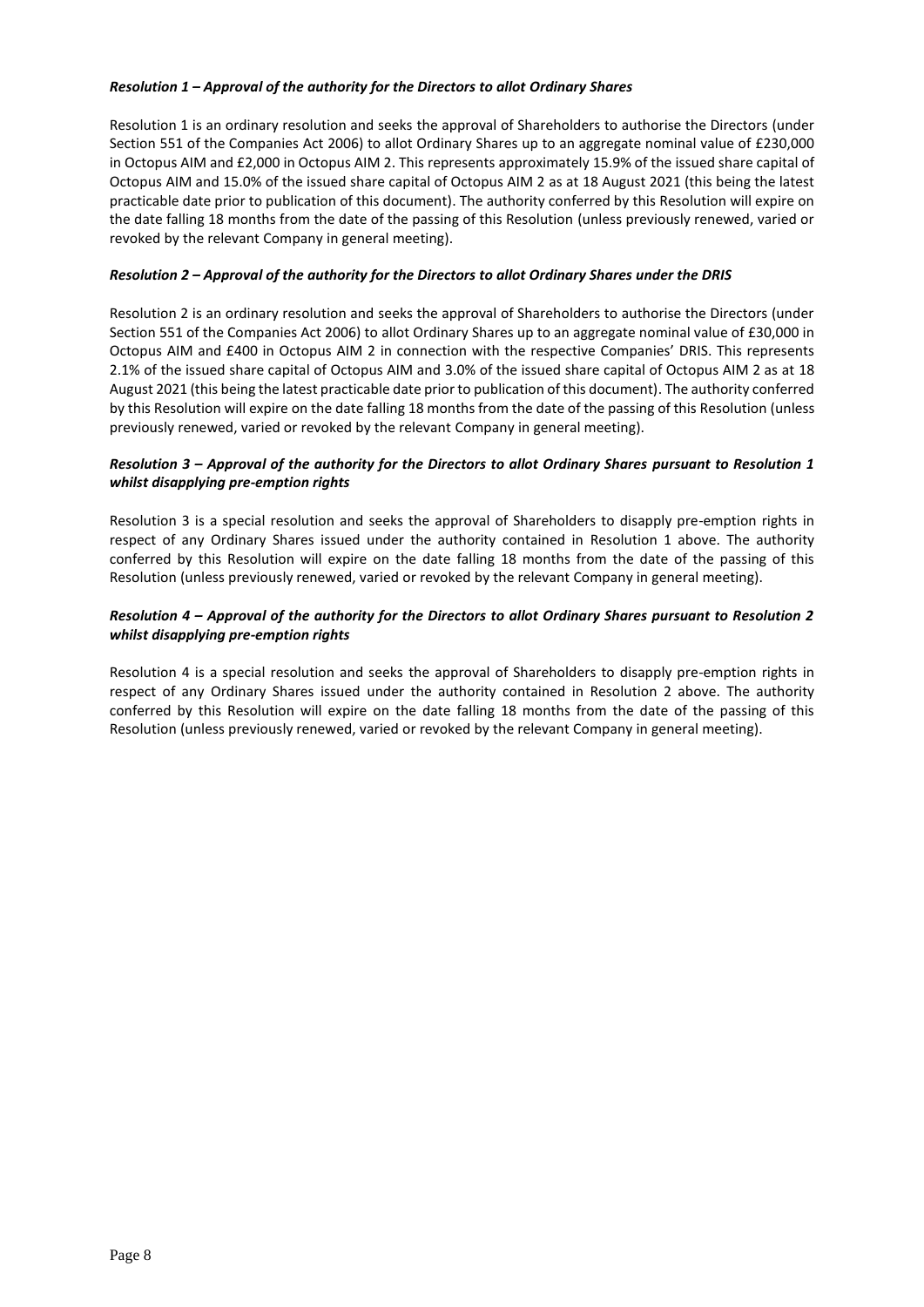#### **PART IV** - **ADDITIONAL INFORMATION**

## **1. Share Capital**

1.1 As at 18 August 2021 (being the latest practicable date prior to the publication of this document), the issued Ordinary Shares of the Companies was as follows:

| <b>Octopus AIM</b>   | Ordinary<br>- of<br>No.<br><b>Shares</b> | 144,548,101 |
|----------------------|------------------------------------------|-------------|
|                      | £                                        | 1,445,481   |
| <b>Octopus AIM 2</b> | No. of<br>Ordinary<br><b>Shares</b>      | 132,945,568 |
|                      |                                          | 13,294      |

1.2 As at 18 August 2021 (being the latest practicable date prior to the publication of this document), no share or loan capital of the Companies was under option or had been agreed, conditionally or unconditionally, to be put under option, nor did the Companies hold any share capital in treasury.

## **2. Directors and their Interests**

2.1 As at 18 August 2021 (being the latest practicable date prior to publication of this document), the interests of the Directors (and their immediate families) in the issued share capital of their respective Companies were as follows:

#### **Octopus AIM**

| <b>Director</b>      | <b>Ordinary Shares</b> |                             |
|----------------------|------------------------|-----------------------------|
|                      | <b>Number</b>          | % of Ordinary Share Capital |
| Neal Ransome         | 27.145                 | Less than 0.1               |
| Stephen Hazell-Smith | 139,003                | Less than 0.1               |
| Joanne Parfrey       | 18.754                 | Less than 0.1               |
| Andrew Boteler       | 18.727                 | Less than 0.1               |

## **Octopus AIM 2**

| <b>Director</b>   | <b>Ordinary Shares</b> |                             |
|-------------------|------------------------|-----------------------------|
|                   | <b>Number</b>          | % of Ordinary Share Capital |
| Keith Mullins     | 204.195                | Less than 0.2               |
| Andrew Raynor     | 21,080                 | Less than 0.1               |
| Elizabeth Kennedy | 37,380                 | Less than 0.1               |
| Alastair Ritchie  | 31,809                 | Less than 0.1               |

- 2.2 Each of the Directors has entered into a letter of appointment with the relevant Company of which they are a director for the provision of their services as directors for the fees disclosed in paragraph 2.3 below. The agreements are terminable by either party giving at least three months' notice to the other, subject to retirement by rotation and earlier cessation for any reason under the Articles. There are no commission or profit sharing arrangements and no compensation is payable on termination of the agreements. No amounts have been put aside to provide pensions, retirement or similar benefits to any Directors.
- 2.3 The current annual remuneration of the Directors is as follows: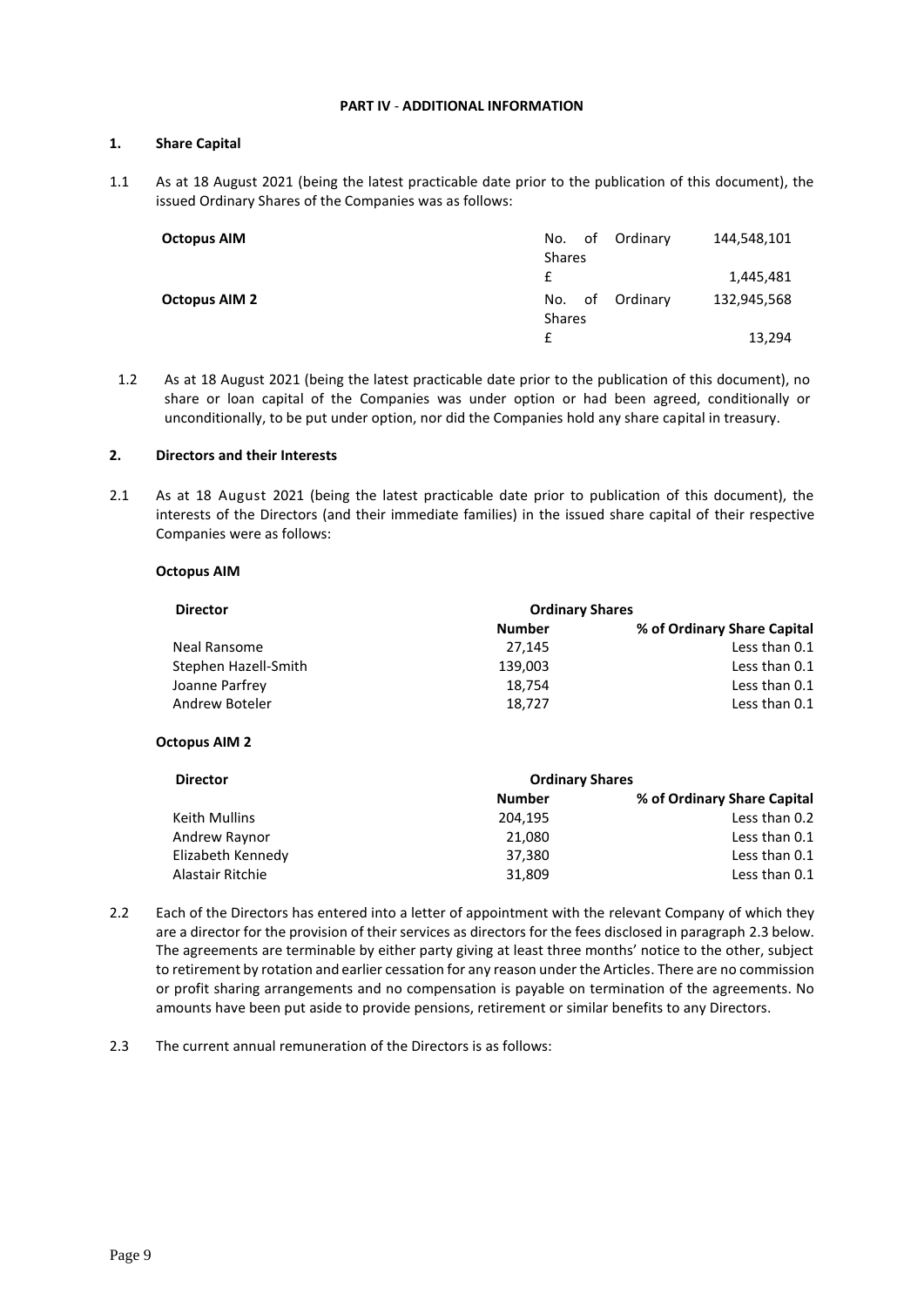#### **Octopus AIM**

| <b>Director</b>      | <b>Annual Fees</b> |
|----------------------|--------------------|
| Neal Ransome         | £27,500            |
| Stephen Hazell-Smith | £22,500            |
| Joanne Parfrey       | £22,500            |
| Andrew Boteler       | £25,000            |
| <b>Octopus AIM 2</b> |                    |
| <b>Director</b>      | <b>Annual Fees</b> |
| Keith Mullins        | £27,500            |

Andrew Raynor **E24,750** Elizabeth Kennedy **Elizabeth Kennedy Elizabeth Kennedy** Alastair Ritchie £22,000

2.4 Save in respect of the agreements referred to in paragraph 4, no Director has an interest in any transaction effected by any of the Companies since their incorporation which is or was unusual in its nature or conditions or significant to the business of the relevant Company or material to that Company.

## **3. Substantial Shareholders**

3.1 The Companies are not aware of any person, not being a member of its administrative, management or supervisory bodies who, as at the date of this document, is directly or indirectly, interested in 3% or more of the issued share capital of the Companies and who is required to notify such interest in accordance with the Disclosure Guidance & Transparency Rules or who directly or indirectly controls any of the Companies.

#### **4. Material Contracts**

4.1 The following are (a) the only contracts, not being contracts entered into in the ordinary course of business, that have been entered into by the Companies within the two years preceding date of publication of this document and which are or may be material to the Companies, and (b) the only contracts, not being contracts entered into in the ordinary course of business, that have been entered into by the Companies at any time and which contain any provisions under which the Companies have any obligation or entitlement which are material to the Companies as at the date of this document.

## **Octopus AIM**

- 4.1.1 An agreement dated 19 August 2021 between Octopus AIM (1), the Directors of Octopus AIM (2), the Manager (3) and Howard Kennedy (4) pursuant to which Howard Kennedy agreed to act as sponsor to Octopus AIM in respect of the Offers and the Manager agreed to use reasonable endeavours to procure subscribers for New Shares under the Offers. Under the agreement the Manager is paid an initial fee of up to 5.5% of the funds received by Octopus AIM under the Offers (such a fee to be reduced in relation to applications from investors who are existing shareholders of any Octopus VCT) and an ongoing fee of 0.5% per annum of the most recently announced NAV multiplied by the number of New Shares allotted to investors who have invested directly into Octopus AIM and not through a financial intermediary for up to nine years, provided the investor continues to hold the New Shares, the cost of this ongoing charge being met through a reduction in the annual management fee of Octopus, and the Manager has agreed to discharge all the external costs of advice and Octopus AIM's and its own costs in respect of the Offers. Under this agreement certain warranties have been given by Octopus AIM, the Directors of Octopus AIM and the Manager to Howard Kennedy. Octopus AIM has also agreed to indemnify Howard Kennedy in respect of its role as sponsor. The warranties and indemnity are in usual form for a contract of this type. The agreement can be terminated if any material statement in the prospectus relating to the Offers is untrue, any material omission from that prospectus arises or any material breach of warranty occurs.
- 4.1.2 An agreement dated 20 August 2020 between Octopus AIM (1), the Directors of Octopus AIM (2), the Manager (3) and Howard Kennedy (4) pursuant to which Howard Kennedy agreed to act as sponsor to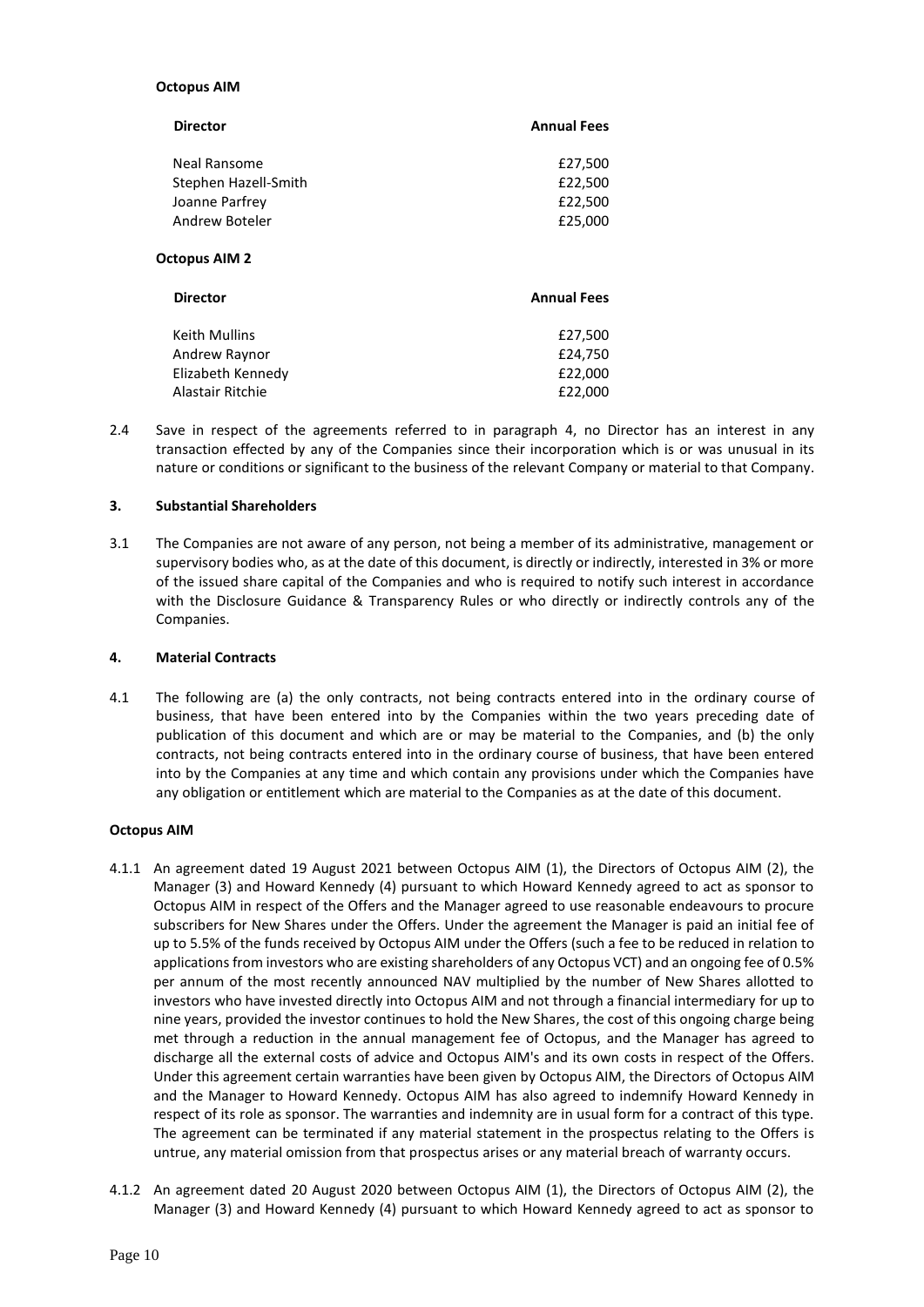Octopus AIM in respect of the 2020 Offers and the Manager agreed to use reasonable endeavours to procure subscribers for New Shares under the 2020 Offers. Under the agreement the Manager is paid an initial fee of up to 5.5% of the funds received by Octopus AIM under the 2020 Offers (such a fee to be reduced in relation to applications from investors who are existing, or who were previously, shareholders of any Octopus VCT) and an ongoing fee of 0.5% per annum of the most recently announced NAV multiplied by the number of Ordinary Shares allotted to investors under the 2020 Offers who invested directly into Octopus AIM and not through a financial intermediary for up to nine years, provided the investor continues to hold the Shares, the cost of this ongoing charge being met through a reduction in the annual management fee of Octopus, and the Manager agreed to discharge all the external costs of advice and Octopus AIM's and its own costs in respect of the 2020 Offers. Under this agreement certain warranties were given by Octopus AIM, the Directors of Octopus AIM and the Manager to Howard Kennedy. Octopus AIM also agreed to indemnify Howard Kennedy in respect of its role as sponsor. The warranties and indemnity were in usual form for a contract of this type. The agreement could be terminated if any material statement in the prospectus relating to the 2020 Offers was untrue, any material omission from that prospectus arose or any material breach of warranty occurred.

- 4.1.3 An agreement dated 29 November 2019 between Octopus AIM (1), the Directors of Octopus AIM (2), the Manager (3) and Howard Kennedy (4) pursuant to which Howard Kennedy agreed to act as sponsor to Octopus AIM in respect of the 2019 Offers and the Manager agreed to use reasonable endeavours to procure subscribers for Ordinary Shares under the 2019 Offers. Under the agreement the Manager was paid an initial fee of up to 5.5% of the funds received by Octopus AIM under the 2019 Offers (such a fee to be reduced in relation to applications from investors who are existing, or who were previously, shareholders of any Octopus VCT) and an ongoing fee of 0.5% per annum of the most recently announced NAV multiplied by the number of Ordinary Shares allotted to investors under the 2019 Offers who invested directly into Octopus AIM and not through a financial intermediary for up to nine years, provided the investor continues to hold the Shares, the cost of this ongoing charge being met through a reduction in the annual management fee of Octopus, and the Manager agreed to discharge all the external costs of advice and Octopus AIM's and its own costs in respect of the 2019 Offers. Under this agreement certain warranties were given by Octopus AIM, the Directors of Octopus AIM and the Manager to Howard Kennedy. Octopus AIM also agreed to indemnify Howard Kennedy in respect of its role as sponsor. The warranties and indemnity were in usual form for a contract of this type. The agreement could be terminated if any material statement in the prospectus relating to the 2019 Offers was untrue, any material omission from that prospectus arose or any material breach of warranty occurred.
- 4.1.4 An agreement dated 3 August 2018 between Octopus AIM (1), the Directors of Octopus AIM (2), the Manager (3) and Howard Kennedy (4) pursuant to which Howard Kennedy agreed to act as sponsor to Octopus AIM in respect of the 2018 Offers and the Manager agreed to use reasonable endeavours to procure subscribers for Ordinary Shares under the 2018 Offers. Under the agreement the Manager was paid an initial fee of up to 5.5% of the funds received by Octopus AIM under the 2018 Offers (such a fee to be reduced in relation to applications from investors who are existing, or who were previously, shareholders of any Octopus VCT) and an ongoing fee of 0.5% per annum of the most recently announced NAV multiplied by the number of Ordinary Shares allotted to investors under the 2018 Offers who invested directly into Octopus AIM and not through a financial intermediary for up to nine years, provided the investor continues to hold the Shares, the cost of this ongoing charge being met through a reduction in the annual management fee of Octopus, and the Manager agreed to discharge all the external costs of advice and Octopus AIM's and its own costs in respect of the 2018 Offers. Under this agreement certain warranties were given by Octopus AIM, the Directors of Octopus AIM and the Manager to Howard Kennedy. Octopus AIM also agreed to indemnify Howard Kennedy in respect of its role as sponsor. The warranties and indemnity were in usual form for a contract of this type. The agreement could be terminated if any material statement in the prospectus relating to the 2018 Offers was untrue, any material omission from that prospectus arose or if any material breach of warranty occurred.
- 4.1.5 The letters of appointment of the Directors of Octopus AIM, details of which are set out in paragraph 2.2 above.
- 4.1.6 An investment management agreement dated 6 October 2005 between Octopus AIM (1) and Close Investment Limited (2), which was novated to the Manager pursuant to a novation agreement dated 29 July 2008 and varied by deeds of variation dated 8 July 2010, 1 February 2013, 29 August 2014, 21 December 2015, 16 June 2017, 3 August 2018, 29 November 2019, 20 August 2020 and 19 August 2021, pursuant to which the Manager provides certain investment management services and administration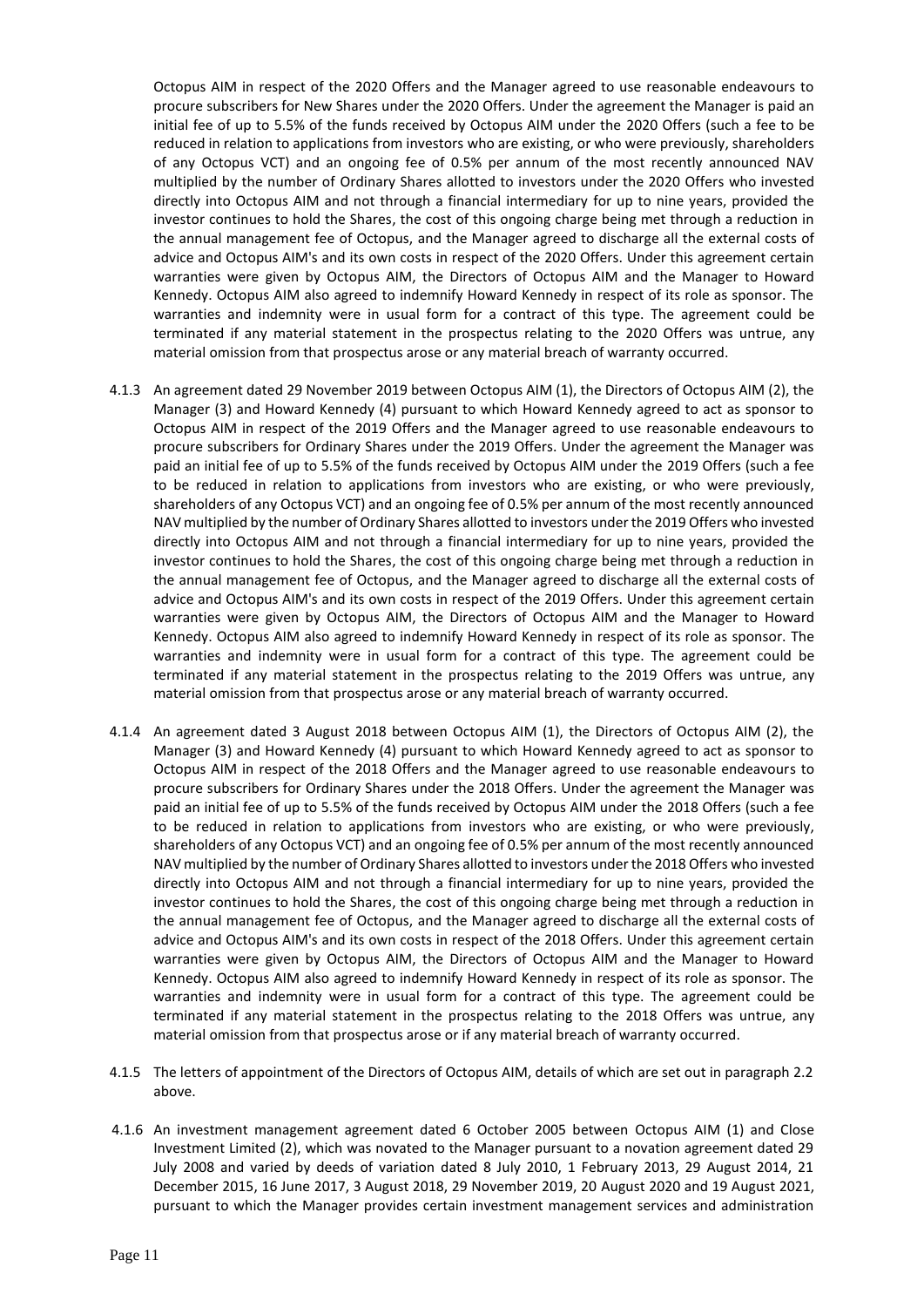and secretarial services to Octopus AIM for a fee payable quarterly in arrears of an amount equivalent to 2% per annum (exclusive of VAT, if any) of the NAV of Octopus AIM (the "Fee") calculated in accordance with Octopus AIM's normal accounting policies. The Fee is reduced by such amount so that the total of the Fee, the ongoing financial intermediary charges and the notional ongoing financial intermediary charges payable to Octopus by Octopus AIM under the offer for subscription of Octopus AIM that was launched in February 2013, the 2014 Offers, the 2015 Offers, the 2017 Top Up Offers, the 2017 Offers, the 2018 Offers, the 2019 Offers, the 2020 Offers and under the Offers will not exceed 2% of the NAV of Octopus AIM per annum. The agreement is terminable on 12 months' notice by either party subject to earlier termination by either party in the event of, inter alia, a party having a receiver, administrator or liquidator appointed or committing a material breach of the agreement or by Octopus AIM if it fails to become, or ceases to be, a VCT for tax purposes or where the Manager ceases to be authorised by the FCA. The agreement contains provisions indemnifying the Manager against any liability not due to its default, gross negligence, fraud or breach of FSMA.

## **Octopus AIM 2**

- 4.1.7 An agreement dated 19 August 2021 between Octopus AIM 2 (1), the Directors of Octopus AIM 2 (2), the Manager (3) and Howard Kennedy (4) pursuant to which Howard Kennedy agreed to act as sponsor to Octopus AIM 2 in respect of the Offers and the Manager agreed to use reasonable endeavours to procure subscribers for New Shares under the Offers. Under the agreement the Manager is paid an initial fee of up to 5.5% of the funds received by Octopus AIM 2 under the Offers (such a fee to be reduced in relation to applications from investors who are existing shareholders of any Octopus VCT) and an ongoing fee of 0.5% per annum of the most recently announced NAV multiplied by the number of New Shares allotted to investors who have invested directly into Octopus AIM 2 and not through a financial intermediary for up to nine years, provided the investor continues to hold the New Shares, the cost of this ongoing charge being met through a reduction in the annual management fee of Octopus, and the Manager has agreed to discharge all the external costs of advice and Octopus AIM 2's and its own costs in respect of the Offers. Under this agreement certain warranties have been given by Octopus AIM 2, the Directors of Octopus AIM 2 and the Manager to Howard Kennedy. Octopus AIM 2 has also agreed to indemnify Howard Kennedy in respect of its role as sponsor. The warranties and indemnity are in usual form for a contract of this type. The agreement can be terminated if any material statement in the prospectus relating to the Offers is untrue, any material omission from that prospectus arises or any material breach of warranty occurs.
- 4.1.8 An agreement dated 20 August 2020 between Octopus AIM 2 (1), the Directors of Octopus AIM 2 (2), the Manager (3) and Howard Kennedy (4) pursuant to which Howard Kennedy agreed to act as sponsor to Octopus AIM 2 in respect of the 2020 Offers and the Manager agreed to use reasonable endeavours to procure subscribers for Ordinary Shares under the 2020 Offers. Under the agreement the Manager was paid an initial fee of up to 5.5% of the funds received by Octopus AIM 2 under the 2020 Offers (such a fee to be reduced in relation to applications from investors who are existing, or who were previously, shareholders of any Octopus VCT) and an ongoing fee of 0.5% per annum of the most recently announced NAV multiplied by the number of Ordinary Shares allotted to investors under the 2020 Offers who invested directly into Octopus AIM 2 and not through a financial intermediary for up to nine years, provided the investor continues to hold the Shares, the cost of this ongoing charge being met through a reduction in the annual management fee of Octopus, and the Manager agreed to discharge all the external costs of advice and Octopus AIM 2's and its own costs in respect of the 2020 Offers. Under this agreement certain warranties were given by Octopus AIM 2, the Directors of Octopus AIM 2 and the Manager to Howard Kennedy. Octopus AIM 2 also agreed to indemnify Howard Kennedy in respect of its role as sponsor. The warranties and indemnity were in usual form for a contract of this type. The agreement could be terminated if any material statement in the prospectus relating to the 2020 Offers was untrue, any material omission from that prospectus arose or any material breach of warranty occurred.
- 4.1.9 An agreement dated 29 November 2019 between Octopus AIM 2 (1), the Directors of Octopus AIM 2 (2), the Manager (3) and Howard Kennedy (4) pursuant to which Howard Kennedy agreed to act as sponsor to Octopus AIM 2 in respect of the 2019 Offers and the Manager agreed to use reasonable endeavours to procure subscribers for Ordinary Shares under the 2019 Offers. Under the agreement the Manager was paid an initial fee of up to 5.5% of the funds received by Octopus AIM 2 under the 2019 Offers (such a fee to be reduced in relation to applications from investors who are existing, or who were previously, shareholders of any Octopus VCT) and an ongoing fee of 0.5% per annum of the most recently announced NAV multiplied by the number of Ordinary Shares allotted to investors under the 2019 Offers who invested directly into Octopus AIM 2 and not through a financial intermediary for up to nine years, provided the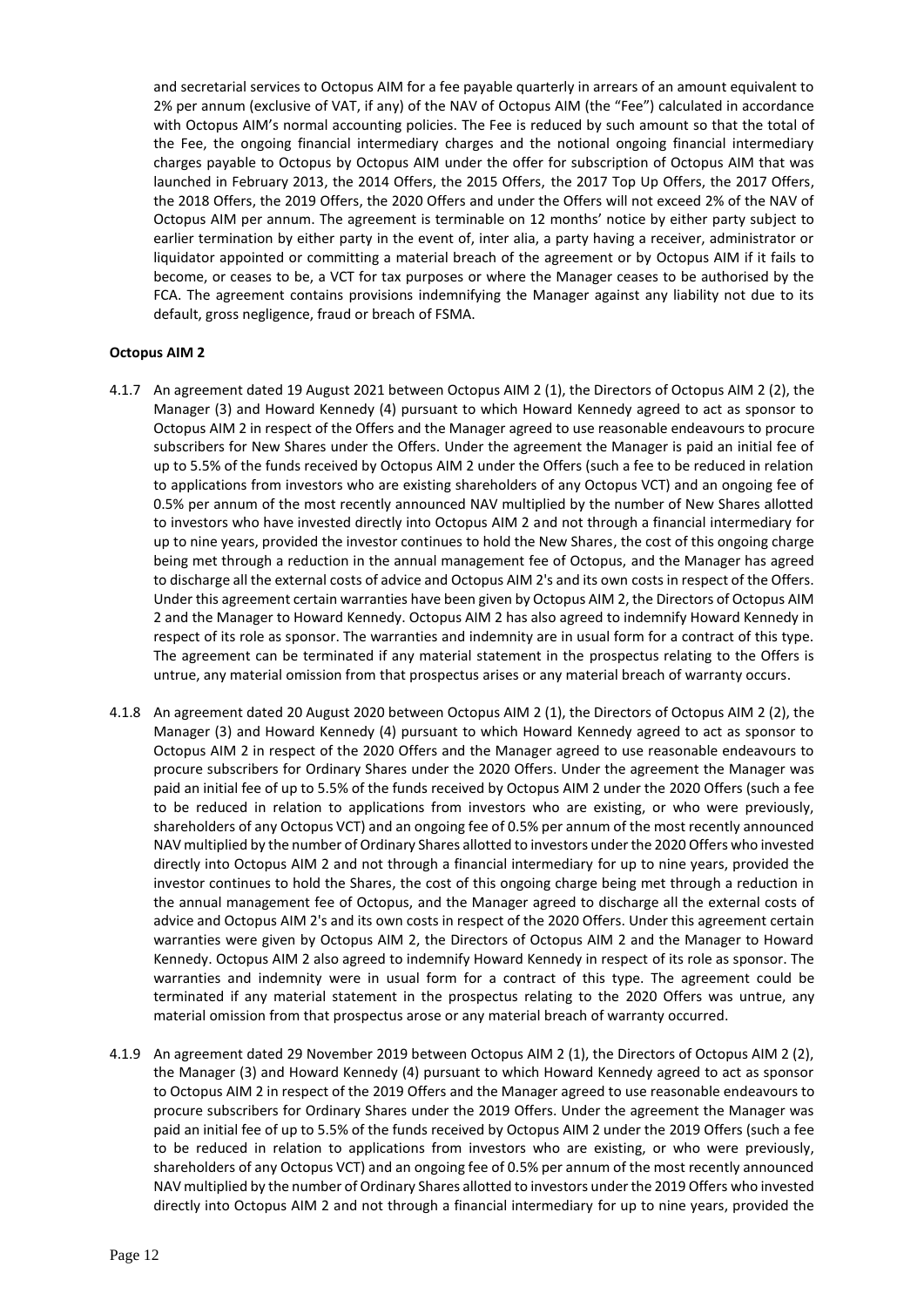investor continues to hold the Shares, the cost of this ongoing charge being met through a reduction in the annual management fee of Octopus, and the Manager agreed to discharge all the external costs of advice and Octopus AIM 2's and its own costs in respect of the 2019 Offers. Under this agreement certain warranties were given by Octopus AIM 2, the Directors of Octopus AIM 2 and the Manager to Howard Kennedy. Octopus AIM 2 also agreed to indemnify Howard Kennedy in respect of its role as sponsor. The warranties and indemnity were in usual form for a contract of this type. The agreement could be terminated if any material statement in the prospectus relating to the 2019 Offers was untrue, any material omission from that prospectus arose or any material breach of warranty occurred.

- 4.1.10 An agreement dated 3 August 2018 between Octopus AIM 2 (1), the Directors of Octopus AIM 2 (2), the Manager (3) and Howard Kennedy (4) pursuant to which Howard Kennedy agreed to act as sponsor to Octopus AIM 2 in respect of the 2018 Offers and the Manager agreed to use reasonable endeavours to procure subscribers for Ordinary Shares under the 2018 Offers. Under the agreement the Manager was paid an initial fee of up to 5.5% of the funds received by Octopus AIM 2 under the 2018 Offers (such a fee to be reduced in relation to applications from investors who are existing, or who were previously, shareholders of any Octopus VCT) and an ongoing fee of 0.5% per annum of the most recently announced NAV multiplied by the number of Ordinary Shares allotted to investors under the 2018 Offers who invested directly into Octopus AIM 2 and not through a financial intermediary for up to nine years, provided the investor continues to hold the Shares, the cost of this ongoing charge being met through a reduction in the annual management fee of Octopus, and the Manager agreed to discharge all the external costs of advice and Octopus AIM 2's and its own costs in respect of the 2018 Offers. Under this agreement certain warranties were given by Octopus AIM 2, the Directors of Octopus AIM 2 and the Manager to Howard Kennedy. Octopus AIM 2 also agreed to indemnify Howard Kennedy in respect of its role as sponsor. The warranties and indemnity were in usual form for a contract of this type. The agreement could be terminated if any material statement in the prospectus relating to the 2018 Offers was untrue, any material omission from that prospectus arose or if any material breach of warranty occurred.
- 4.1.11 The letters of appointment of the Directors of Octopus AIM 2, details of which are set out in paragraph 2.2 above.
- 4.1.12 An investment management agreement dated 6 October 2005 between Octopus AIM 2 (1) and Close Investment Limited (2), which was novated to the Manager pursuant to a novation agreement dated 29 July 2008 and varied by deeds of variation dated 8 July 2010, 1 February 2013, 29 August 2014, 21 December 2015, 16 June 2017, 3 August 2018, 29 November 2019, 20 August 2020 and 19 August 2021, pursuant to which the Manager provides certain investment management services and administration and secretarial services to Octopus AIM 2 for a fee payable quarterly in arrears of an amount equivalent to 2% per annum (exclusive of VAT, if any) of the NAV of Octopus AIM 2 (the "Octopus AIM 2 Fee") calculated in accordance with Octopus AIM 2's normal accounting policies. The Octopus AIM 2 Fee is reduced by such amount so that the total of the Octopus AIM 2 Fee, the ongoing financial intermediary charges payable and the additional ongoing charges payable to Octopus by Octopus AIM 2 under the offer for subscription of Octopus AIM 2 that was launched in February 2013, the 2014 Offers, the 2015 Offers, the 2017 Top Up Offers, the 2017 Offers, the 2018 Offers, the 2019 Offers, the 2020 Offers and under the Offers will not exceed 2% of the NAV of Octopus AIM 2 per annum. The agreement is terminable on 12 months notice by either party subject to earlier termination by either party in the event of, inter alia, a party having a receiver, administrator or liquidator appointed or committing a material breach of the agreement or by Octopus AIM 2 if it fails to become, or ceases to be, a VCT for tax purposes or where the Manager ceases to be authorised by the FCA. The agreement contains provisions indemnifying the Manager against any liability not due to its default, gross negligence, fraud or breach of FSMA.

# **5. Dilution**

- 5.1 The existing issued Octopus AIM Ordinary Shares will represent 89.1% of the enlarged Ordinary Share capital of Octopus AIM immediately following the Offers, assuming the Offers are fully subscribed, including the over-allotment facility, in both Companies with subscriptions split as to 60%/40% as between Octopus AIM and Octopus AIM 2 respectively at an offer price for Octopus AIM of 136.2p, and on that basis Octopus AIM Shareholders who do not subscribe under the Offers will, therefore, be diluted by 10.9%.
- 5.2 The existing issued Octopus AIM 2 Ordinary Shares will represent 89.8% of the enlarged Ordinary Share capital of Octopus AIM 2 immediately following the Offers, assuming the Offers are fully subscribed,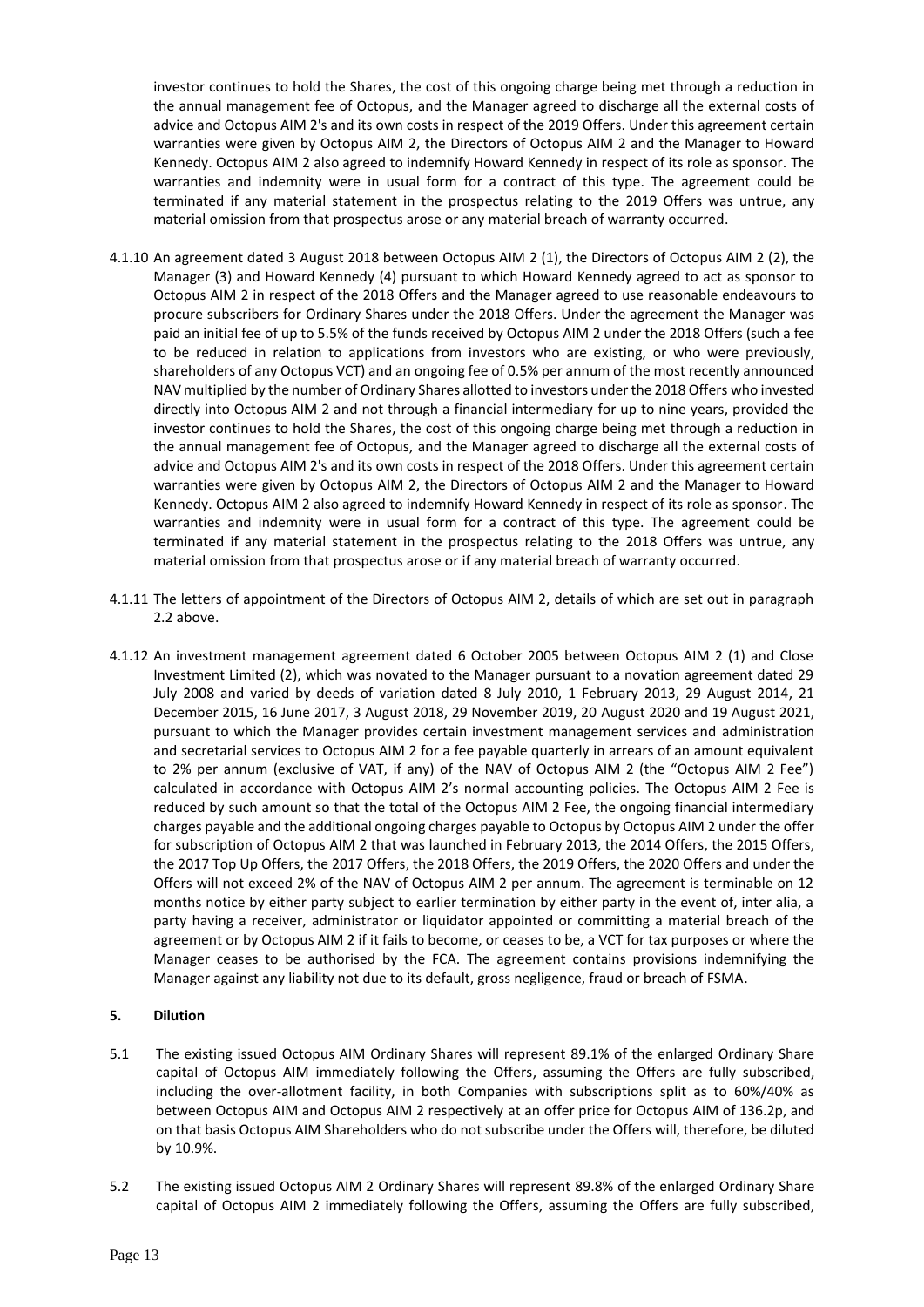including the over-alllotment facility, in both Companies with subscriptions split as to 60%/40% as between Octopus AIM and Octopus AIM 2 respectively at an offer price for Octopus AIM 2 of 105.5p, and on that basis Octopus AIM 2 Shareholders who do not subscribe under the Offers will, therefore, be diluted by 10.2%.

## **6. Other**

- 6.1 Octopus AIM was incorporated and registered in England and Wales on 8 December 1997 with limited liability as a public limited company under the CA 1985 with registered number 03477519.
- 6.2 Octopus AIM 2 was incorporated and registered in England and Wales on 4 August 2005 with limited liability as a public limited company under the CA 1985 with registered number 05528235.
- 6.3 Statutory accounts for the year ended 28 February 2021 in the case of Octopus AIM and for the year ended 30 November 2020 in the case of Octopus AIM 2, in respect of which the Companies' auditor has made unqualified reports under CA 2006, have been delivered to the Registrar of Companies. BDO LLP were the Companies' auditor in respect of these accounts.
- 6.4 Save for the offer agreements detailed at paragraphs 4.1.1 and 4.1.2 above, the fees paid to the Directors as detailed in paragraph 2.3 above and the fees paid under the management and administration arrangements detailed in paragraph 4.1.6 above, there were no other related party transactions or fees paid by Octopus AIM to a related party during the period from 28 February 2021, the date of its last published audited financial information, to the date of this document.
- 6.5 Save for the offer agreement detailed at paragraph 4.1.7 above, the fees paid to the Directors as detailed in paragraph 2.3 above and the fees paid under the management and administration arrangements detailed in paragraph 4.1.12 above, there were no other related party transactions or fees paid by Octopus AIM 2 to a related party during the period from 31 May 2021, the date of its last published unaudited financial information, to the date of this document.
- 6.6 There has been no significant change in the financial position of Octopus AIM since 28 February 2021, the date to which the last audited financial statements have been published, to the date of this document.
- 6.7 There has been no significant change in the financial position of Octopus AIM 2 since 31 May 2021, the date to which the last unaudited financial statements have been published, to the date of this document.
- 6.8 There are no governmental, legal or arbitration proceedings (including any such proceedings which are or were pending or threatened of which the Companies are aware) during the 12 months immediately preceding the date of this document, which may have, or have had in the recent past, a significant effect on the Companies' financial position or profitability.

## **7. Documents Available for Inspection**

The Articles will be available for inspection, by prior appointment, from the date of this Circular at the registered office of the Companies during normal business hours on any day (Saturdays, Sundays and public holidays excepted) until the conclusion of the General Meetings and will also be available for inspection at the place of the General Meetings during, and for at least 15 minutes before, the General Meetings.

19 August 2021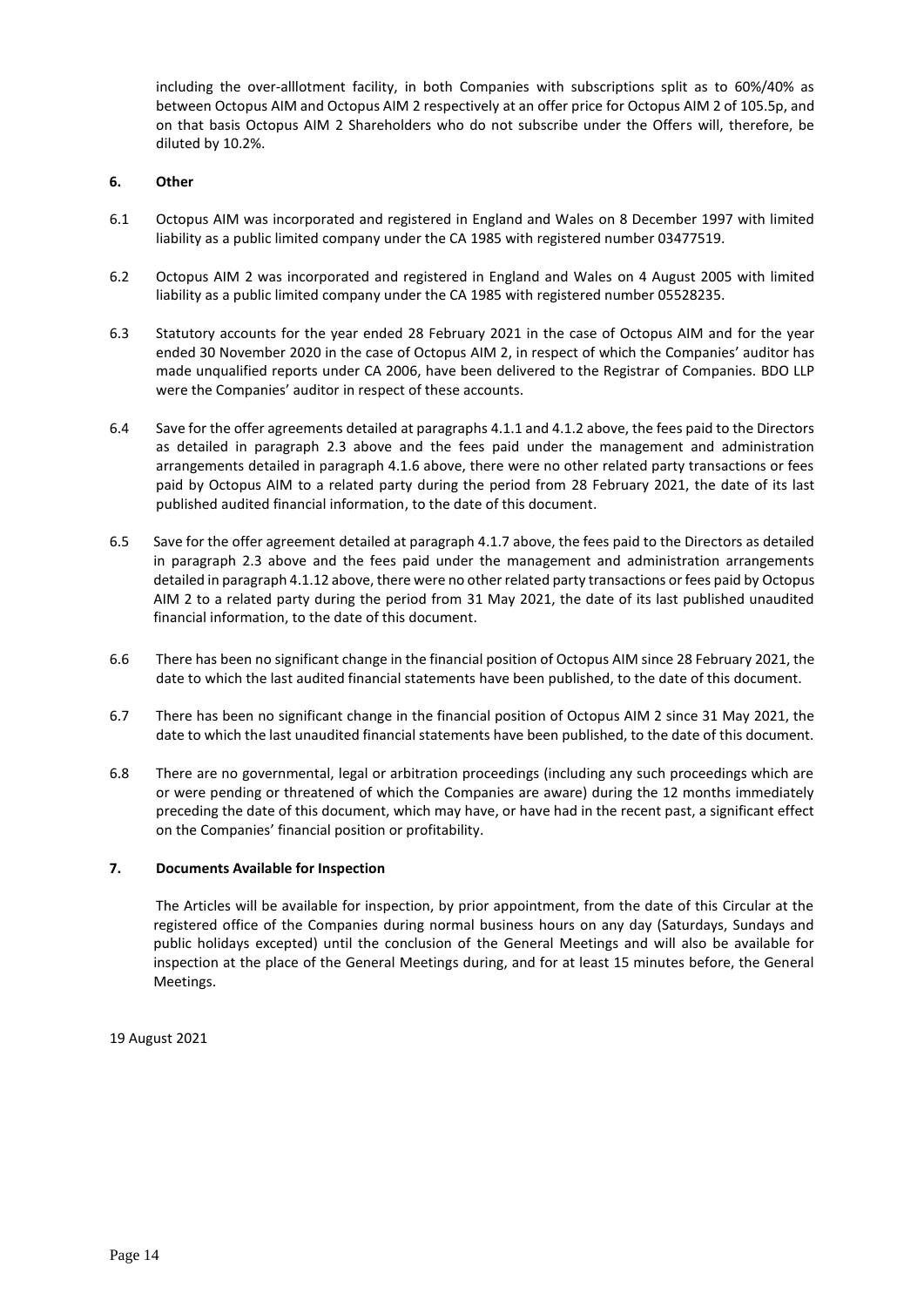# **PART V DEFINITIONS**

| "2014 Offers"                                   | the offers for subscription by the Companies as set out in a prospectus dated 29<br>August 2014 issued by the Companies                                                                                                 |
|-------------------------------------------------|-------------------------------------------------------------------------------------------------------------------------------------------------------------------------------------------------------------------------|
| "2015 Offers"                                   | the offers for subscription by the Companies as set out in a prospectus dated 21<br>December 2015 issued by the Companies                                                                                               |
| "2017 Top-Up Offers"                            | the top-up offers for subscription by the Companies which opened on 2 February<br>2017                                                                                                                                  |
| "2017 Offers"                                   | the offers for subscription by the Companies as set out in a prospectus dated 16<br>June 2017 issued by the Companies                                                                                                   |
| "2018 Offers"                                   | the offers for subscription by the Companies as set out in a prospectus dated 3<br>August 2018 issued by the Companies                                                                                                  |
| "2019 Offers                                    | the offers for subscription by the Companies as set out in a prospectus dated 29<br>November 2019 issued by the Companies                                                                                               |
| "2020 Offers                                    | the offers for subscription by the Companies as set out in a prospectus dated 20<br>August 2020 issued by the Companies                                                                                                 |
| "Admission"                                     | the admission of the New Shares to trading on the London Stock Exchange's main<br>market for listed securities                                                                                                          |
| "Articles"                                      | the articles of association of the relevant Company, as amended from time to time                                                                                                                                       |
| "Boards" or "Directors"                         | the boards of directors of the Companies                                                                                                                                                                                |
| "Business Days"                                 | any day (other than a Saturday or Sunday) on which clearing banks are open for<br>normal banking business in sterling                                                                                                   |
| "CA 2006"                                       | Companies Act 2006                                                                                                                                                                                                      |
| "CA 1985"                                       | Companies Act 1985                                                                                                                                                                                                      |
| "Circular"                                      | this document                                                                                                                                                                                                           |
| "Companies"                                     | <b>Octopus AIM and Octopus AIM 2</b>                                                                                                                                                                                    |
| "Dividend<br>Reinvestment<br>Schemes" or "DRIS" | the dividend reinvestment schemes that the Companies have adopted details of<br>which are set out in Part III                                                                                                           |
| "FCA"                                           | the Financial Conduct Authority                                                                                                                                                                                         |
| "FSMA"                                          | the Financial Services and Markets Act 2000                                                                                                                                                                             |
| "General Meetings"                              | the general meetings of the Companies convened for 29 September 2021, in the<br>case of Octopus AIM, and 5 October 2021, in the case of Octopus AIM 2 (or any<br>adjournment(s) thereof) (and each a "General Meeting") |
| "Howard Kennedy"                                | Howard Kennedy Corporate Services LLP                                                                                                                                                                                   |
| "ITA 2007"                                      | Income Tax Act 2007, as amended                                                                                                                                                                                         |
| "Listing Rules"                                 | the listing rules of the FCA                                                                                                                                                                                            |
| "London Stock<br>Exchange"                      | London Stock Exchange plc                                                                                                                                                                                               |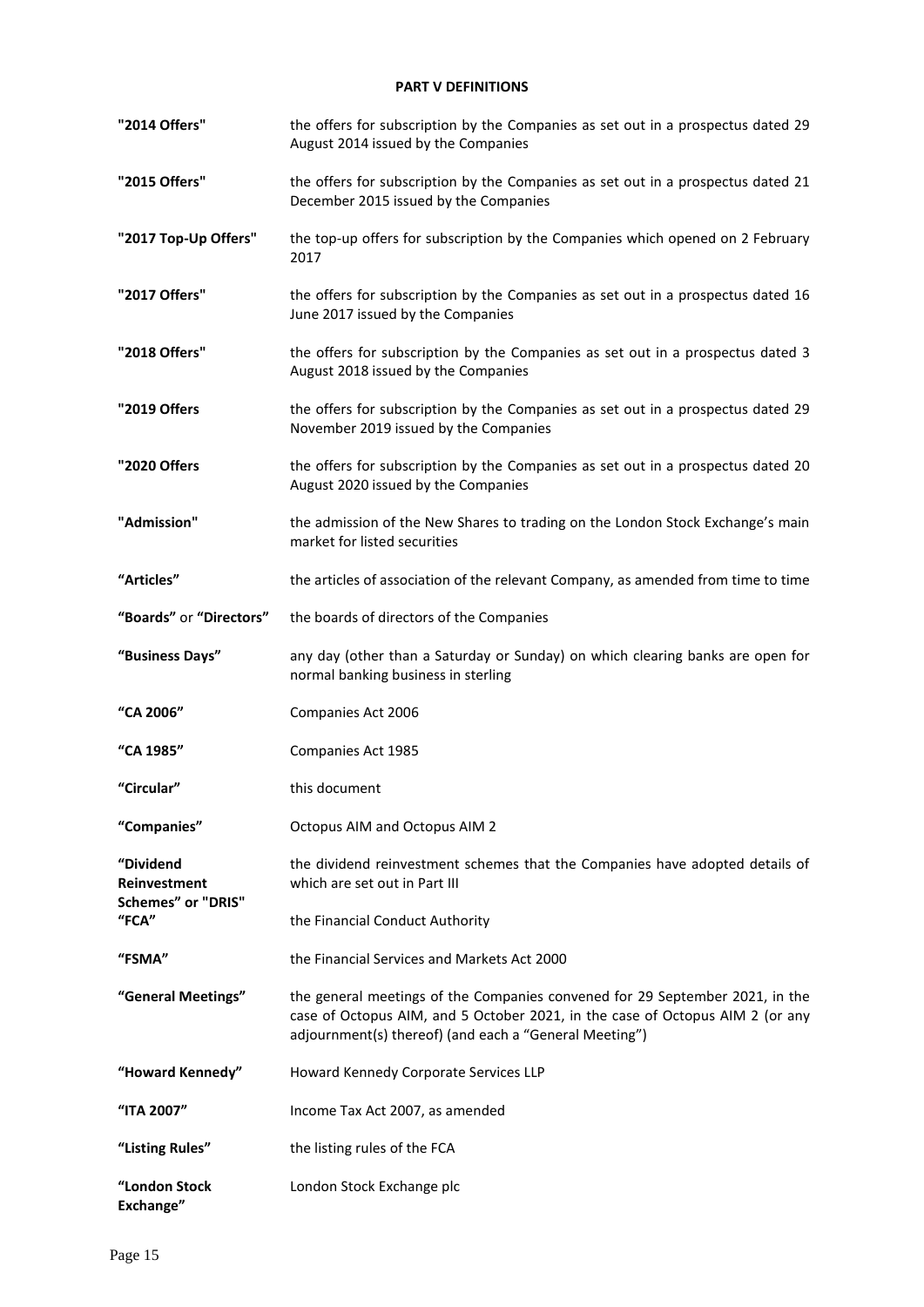| "New Shares"                               | the new Ordinary Shares to be issued pursuant to the Offers                                                                                                                                           |
|--------------------------------------------|-------------------------------------------------------------------------------------------------------------------------------------------------------------------------------------------------------|
| "NAV" or "net asset<br>value"              | net asset value                                                                                                                                                                                       |
| "Octopus" or the<br>"Manager"              | Octopus Investments Limited, the investment manager to the Companies,<br>registered in England and Wales under number 03942880 whose principal office is<br>at 6th Floor, 33 Holborn, London EC1N 2HT |
| "Octopus AIM"                              | Octopus AIM VCT plc, registered in England and Wales under number 3477519<br>whose principal office is at 6 <sup>th</sup> Floor, 33 Holborn, London EC1N 2HT                                          |
| "Octopus AIM 2"                            | Octopus AIM VCT 2 plc, registered in England and Wales under number 5528235<br>whose principal office is at 6 <sup>th</sup> Floor, 33 Holborn, London EC1N 2HT                                        |
| "Octopus VCT"                              | any venture capital trust (whether it still exists or not) which is, or was at any time,<br>managed by Octopus                                                                                        |
| "Offers"                                   | the offer for subscription by the Companies as set out in a prospectus dated 19<br>August 2021 issued by the Companies                                                                                |
| "Official List"                            | the official list of the FCA                                                                                                                                                                          |
| "Ordinary Shares"                          | ordinary shares of 1p each in the capital of the Octopus AIM and ordinary shares of<br>0.01p each in the capital of the Octopus AIM 2 (and each an "Ordinary Share")                                  |
| "Proposals"                                | the proposals of the Companies set out in this Circular                                                                                                                                               |
| "Regulatory<br><b>Information Service"</b> | a regulatory information service that is on the list of regulatory information services<br>maintained by the FCA                                                                                      |
| "Resolutions"                              | the resolutions to be proposed at the General Meetings                                                                                                                                                |
| "Shareholder"                              | a holder of Ordinary Shares                                                                                                                                                                           |
| "ик"                                       | the United Kingdom                                                                                                                                                                                    |
| "venture capital trust"<br>or "VCT"        | a company satisfying the requirements of Chapter 3 of Part 6 of ITA 2007 for<br>venture capital trusts                                                                                                |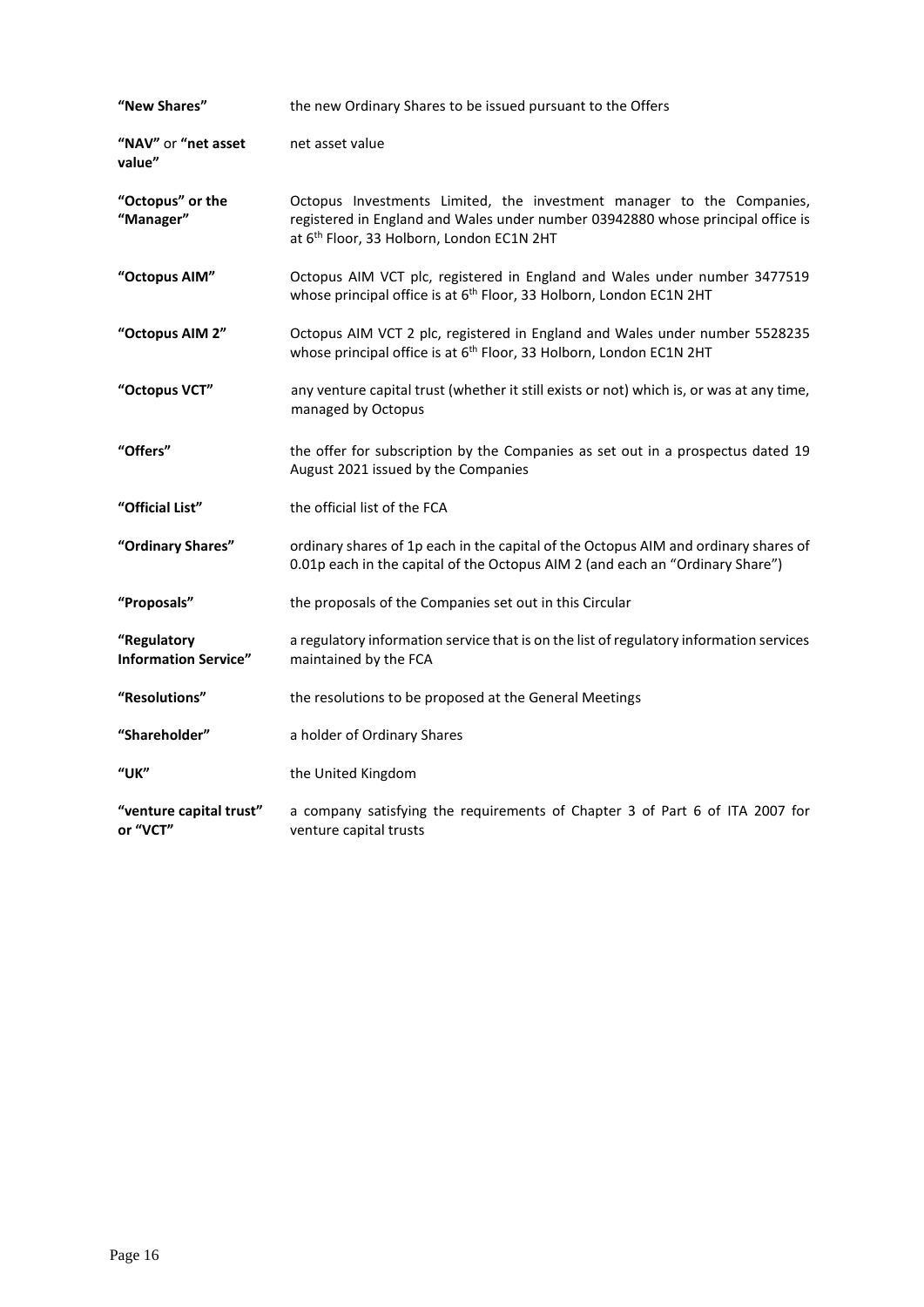#### **Octopus AIM VCT plc**

(Registered in England and Wales with registered number 3477519)

#### **NOTICE OF GENERAL MEETING**

NOTICE IS HEREBY GIVEN that a general meeting of Octopus AIM VCT plc ("the Company") will be held at 2:00 pm on 29 September 2021 at 6<sup>th</sup> Floor, 33 Holborn, London EC1N 2HT for the purposes of considering and, if thought fit, passing the following resolutions, which will be proposed as to resolutions 1 and 2 as ordinary resolutions and as to resolutions 3 and 4 as special resolutions:

#### **Ordinary Resolutions**

- 1. That, in addition to existing authorities the directors of the Company be and hereby are generally and unconditionally authorised in accordance with Section 551 of the Companies Act 2006 (the "Act") to exercise all the powers of the Company to allot and issue shares in the capital of the Company and to grant rights to subscribe for or to convert any security into shares in the Company up to an aggregate nominal amount of £230,000, representing approximately 15.9% of the share capital in issue as at 18 August 2021, provided that the authority conferred by this Resolution 1 shall expire on the date falling 18 months from the date of the passing of this Resolution (unless renewed, varied or revoked by the Company in a general meeting) but so that this authority shall allow the Company to make before the expiry of this authority offers or agreements which would or might require shares to be allotted or rights to be granted after such expiry.
- 2. That, in addition to existing authorities the directors of the Company be and hereby are generally and unconditionally authorised in accordance with Section 551 of the Act to exercise all the powers of the Company to allot and issue shares in the capital of the Company in connection with the Company's dividend reinvestment scheme up to an aggregate nominal amount of £30,000, representing approximately 2.1% of the share capital in issue as at 18 August 2021, provided that the authority conferred by this Resolution 2 shall expire on the date falling 18 months from the date of the passing of this Resolution (unless renewed, varied or revoked by the Company in a general meeting) but so that this authority shall allow the Company to make before the expiry of this authority offers or agreements which would or might require shares to be allotted or rights to be granted after such expiry.

#### **Special Resolutions**

- 3. That, the directors of the Company be and hereby are empowered pursuant to Sections 570 and 573 of the Act to allot or make offers to or agreements to allot equity securities (which expression shall have the meaning ascribed to it in Section 560(1) of the Act) for cash pursuant to the authority given pursuant to Resolution 1 or by way of a sale of treasury shares, as if Section 561(1) of the Act did not apply to such allotment, provided that the power provided by this Resolution 3 shall expire on the date falling 18 months from the date of the passing of this Resolution (unless renewed, varied or revoked by the Company in general meeting) and provided further that this power shall be limited to the allotment and issue of shares of up to an aggregate nominal value of £230,000 pursuant to offer(s) for subscription (where the proceeds may in whole or part be used to purchase shares) representing approximately 15.9% of the share capital in issue as at 18 August 2021.
- 4. That, the directors of the Company be and hereby are empowered pursuant to Sections 570 and 573 of the Act to allot or make offers to or agreements to allot equity securities (which expression shall have the meaning ascribed to it in Section 560(1) of the Act) for cash pursuant to the authority given pursuant to Resolution 2, as if Section 561(1) of the Act did not apply to such allotment, provided that the power provided by this Resolution 4 shall expire on the date falling 18 months from the date of the passing of this Resolution (unless renewed, varied or revoked by the Company in general meeting) and provided further that this power shall be limited to the allotment and issue of shares in connection with the Company's dividend reinvestment scheme up to an aggregate nominal amount of £30,000, representing approximately 2.1% of the share capital in issue as at 18 August 2021.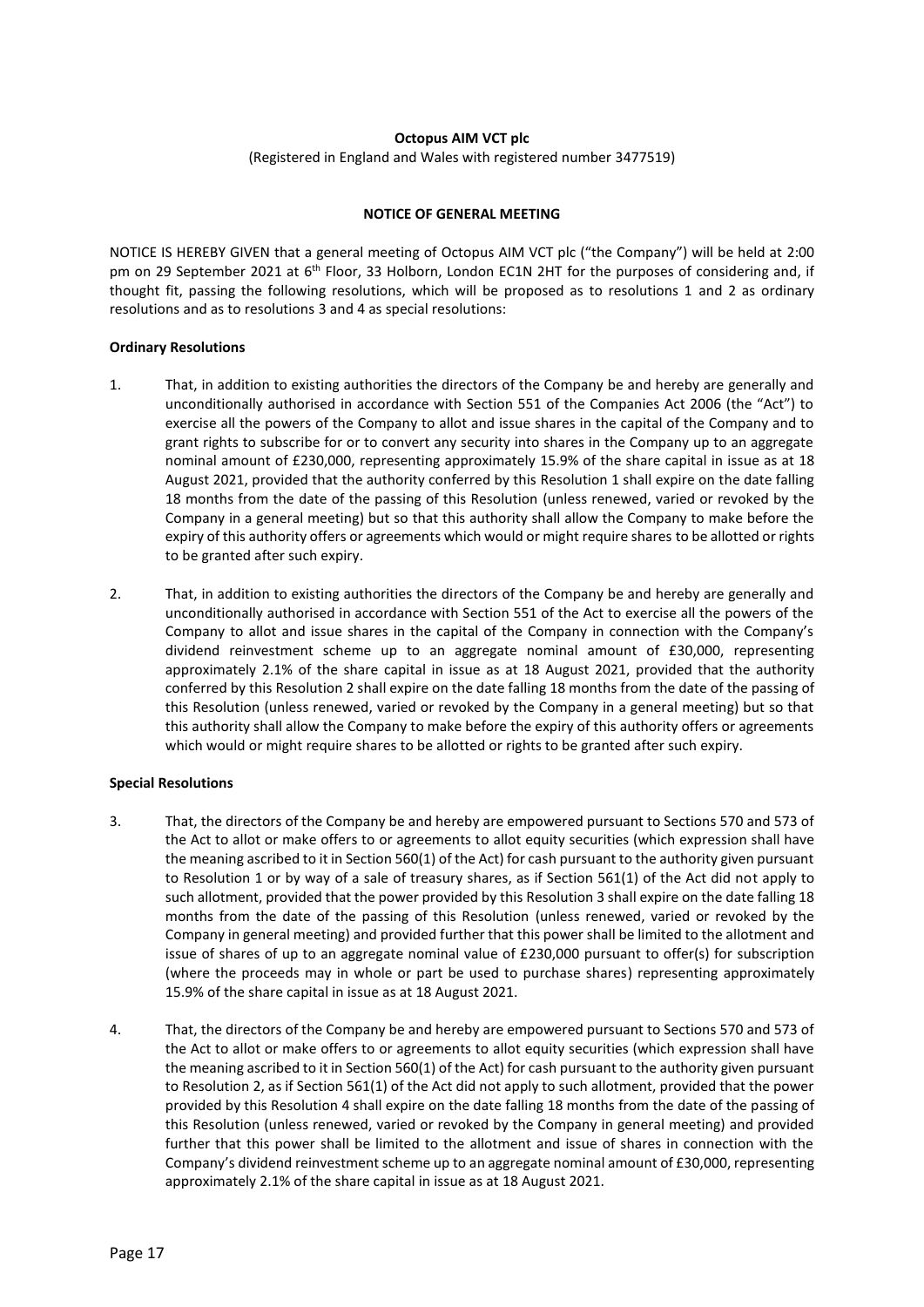Dated 19 August 2021

**By order of the Board Registered Office: Registered Office: Registered Office:** 

Octopus Company Secretarial Services Limited Secretary

6 th Floor 33 Holborn London EC1N 2HT

Information regarding the General Meeting, including the information required by section 311A of CA 2006, is available from: www.octopusinvestments.com

#### **Notes:**

- (a) Although it is anticipated that some or all restrictions may be lifted by the date of the General Meeting (subject to applicable government guidance regarding indoor gatherings), the Octopus AIM Board is closely monitoring the situation. Should it become necessary to make alternative arrangements for the General Meeting, Shareholders will be given as much notice as practicably possible. To minimise this impact, members are encouraged to participate by casting their votes by proxy . As the General Meeting may be closed door (depending on restrictions which may be in force at the time) members are advised to appoint the chairman of the General Meeting as their proxy.
- (b) A member entitled to attend and vote at the General Meeting ("GM") may appoint one or more proxies to attend and vote on his or her behalf. A proxy need not be a member.
- (c) Pursuant to Regulation 41 of the Uncertificated Securities Regulations 2001, entitlement to attend and vote at the meeting and the number of votes which may be cast thereat will be determined by reference to the Register of Members of the Company at close of business on the day which is two days before the day of the meeting. Changes to entries on the Register of Members after that time shall be disregarded in determining the rights of any person to attend and vote at the meeting.
- (d) A form of proxy is enclosed which, to be effective, must be completed and delivered to the Company's registrars, Computershare Investor Services PLC, The Pavilions, Bridgwater Road, Bristol, BS99 6ZY or alternatively, you may register your proxy electronically a[t www.investorcentre.co.uk/eproxy,](http://www.investorcentre.co.uk/eproxy) in each case, so as to be received by no later than 48 hours before the time the General Meeting is scheduled to begin. To vote electronically, you will be asked to provide your Control Number, Shareholder Reference Number and PIN which are detailed on your proxy form. Appointment of a proxy, or any CREST proxy instruction (as described in paragraph (e) below) will not preclude a member from subsequently attending and voting at the meeting should he or she choose to do so. This is the only acceptable means by which proxy instructions may be submitted electronically.
- (e) To appoint one or more proxies or to give an instruction to a proxy (whether previously appointed or otherwise) via the CREST system, CREST messages must be received by the issuer's agent (ID number 3RA50) not later than 48 hours (excluding non-working days) before the time appointed for holding the meeting. For this purpose, the time of receipt will be taken to be the time (as determined by the time stamp generated by the CREST system) from which the issuer's agent is able to retrieve the message. After this time any change of instructions to a proxy appointed through CREST should be communicated to the proxy by other means. CREST personal members or other CREST sponsored members, and those CREST members who have appointed voting service provider(s) should contact their CREST sponsor or voting service provider(s) for assistance with appointing proxies via CREST. For further information on CREST procedures, limitations and system timings please refer to the CREST manual. The Company may treat as invalid a proxy appointment sent by CREST in the circumstances set out in Regulation 35(5)(a) of the Uncertificated Securities Regulations 2001.
- (f) Any person receiving a copy of the Notice as a person nominated by a member to enjoy information rights under section 146 of the Companies Act 2006 (a 'Nominated Person') should note that the provisions in Notes (c) and (c) above concerning the appointment of a proxy or proxies to attend the meeting in place of a member do not apply to a Nominated Person as only Shareholders have the right to appoint a proxy. However, a Nominated Person may have a right under an agreement between the Nominated Person and the member by whom he or she was nominated to be appointed, or to have someone else appointed, as a proxy for the meeting. If a Nominated Person has no such proxy appointment right or does not wish to exercise it, he/she may have a right under such an agreement to give instructions to the member as to the exercise of voting rights at the meeting.
- (g) Section 319A of the Companies Act 2006 requires the Directors to answer any question raised at the General Meeting which relate to the business of the meeting although no answer need be given (a) if to do so would interfere unduly with the preparation of the meeting or involve disclosure of confidential information; (b) if the answer has already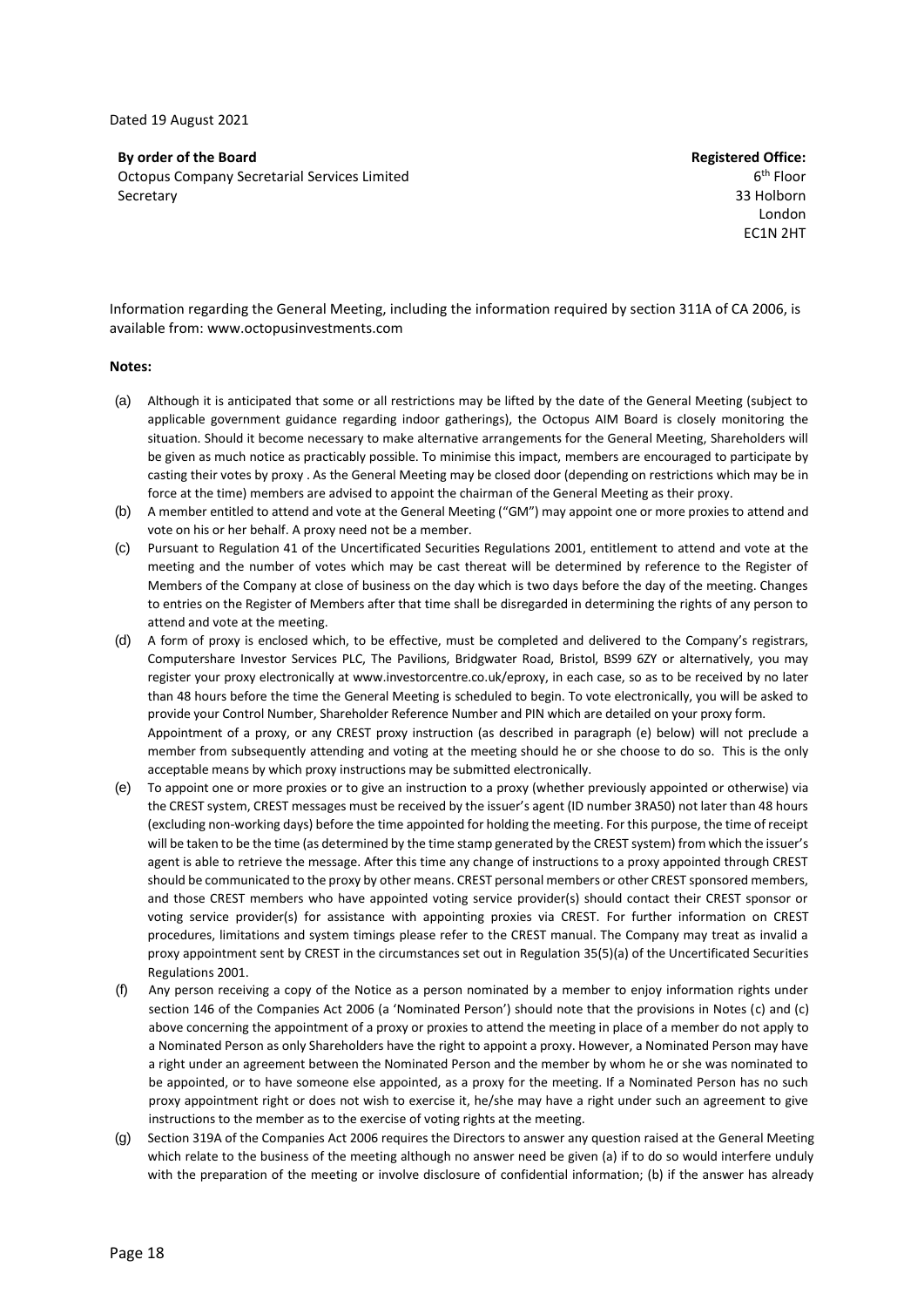been given on the Company's website; or (c) if it is undesirable in the best interests of the Company or the good order of the meeting.

- (h) Under sections 338 and 338A Companies Act 2006, members meeting the threshold requirements in those sections have the right to require the Company:
	- (i) to give, to members of the Company entitled to receive notice of the meeting, notice of a resolution which may properly be moved and is intended to be moved at the meeting, and/or
	- (ii) to include the business to be dealt with at the meeting any matters (other than a proposed resolution) which may be properly included in the business.
	- A resolution may properly be moved or a matter may properly be included in the business unless:
		- (i) (in the case of a resolution only) it would, if passed, be ineffective (whether by reason of inconsistency with any enactment or the Company's constitution or otherwise);
		- (ii) it is defamatory of any person; or
		- (iii) it is frivolous or vexatious.

Such a request may be in hard copy form or in electronic form, and must identify the resolution of which notice is to be given or the matter to be included in the business, must be authorised by the person or persons making it, must be received by the Company not later than six weeks before the meeting, and (in the case of a matter to be included in the business only) must be accompanied by a statement setting out the grounds for the request.

- (i) A copy of the notice of General Meeting and the information required by Section 311A Companies Act 2006 is included on the Company's website, www.octopusinvestments.com under Venture Capital Trusts. Copies of the Directors' Letters of Appointment, the Register of Directors' Interests in the Ordinary shares of the Company kept in accordance with the Listing Rules and a copy of the Memorandum and Articles of Association of the Company will be available for inspection at the registered office of the Company during usual business hours on any weekday from the date of this notice until the General Meeting, and at the place of that meeting for at least 15 minutes prior to the commencement of the meeting until its conclusion.
- (j) As at 18 August 2021 (being the last practicable date prior to the publication of this Notice) the Company's issued share capital consists of 144,548,101 ordinary shares, carrying one vote each. Therefore, the total voting rights in the Company as at 18 August 2021 are 144,548,101.
- (k) A vote withheld is not a vote in law, which means that the vote will not be counted in the calculation of votes for or against the resolution. If no voting indication is given, the proxy will vote or abstain from voting at his or her discretion. The proxy will vote (or abstain from voting) as he or she thinks fit in relation to any other matter which is put before the General Meeting.
- (l) Except as provided above, members who have general queries about the General Meeting should call the Company's registrars, Computershare Investor Services PLC, on 0370 703 6325 or write to Octopus Company Secretarial Services Limited, 6th Floor, 33 Holborn, London EC1N 2HT (no other methods of communication will be accepted).
- (m) Members may not use any electronic address provided either in this notice of General Meeting, or any related documents (including the Chairman's letter and proxy form), to communicate with the Company for any purposes other than those expressly stated.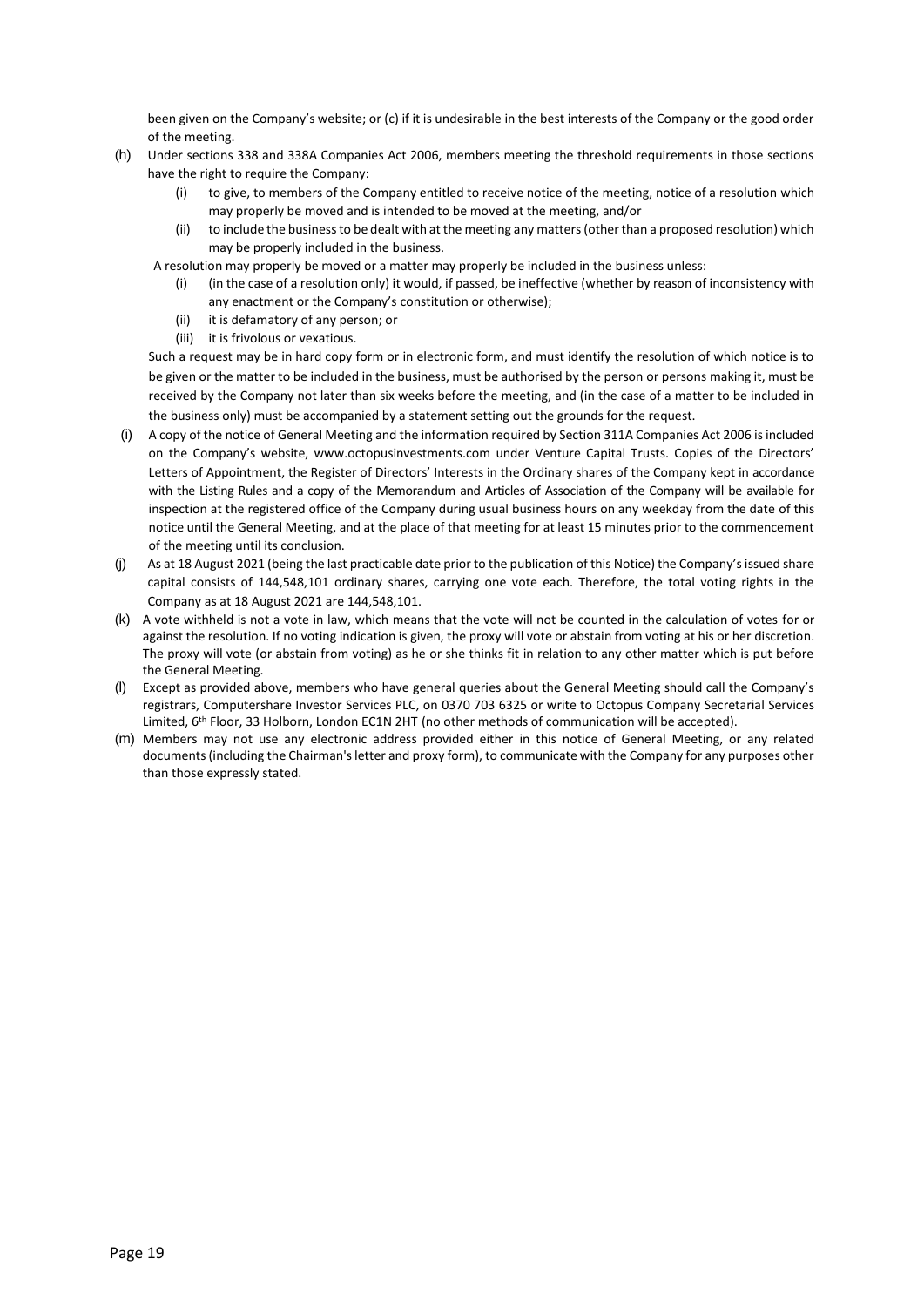# **Octopus AIM VCT 2 plc**

(Registered in England and Wales with registered number 5528235)

## **NOTICE OF GENERAL MEETING**

NOTICE IS HEREBY GIVEN that a general meeting of Octopus AIM VCT 2 plc ("the Company") will be held at 10:30 am on 5 October 2021 at 6<sup>th</sup> Floor, 33 Holborn, London EC1N 2HT for the purposes of considering and, if thought fit, passing the following resolutions, which will be proposed as to resolutions 1 and 2 as ordinary resolutions and as to resolutions 3 and 4 as special resolutions:

## **Ordinary Resolutions**

- 1. That, in addition to existing authorities the directors of the Company be and hereby are generally and unconditionally authorised in accordance with Section 551 of the Companies Act 2006 (the "Act") to exercise all the powers of the Company to allot and issue shares in the capital of the Company and to grant rights to subscribe for or to convert any security into shares in the Company up to an aggregate nominal amount of £2,000, representing approximately 15.0% of the share capital in issue as at 18 August 2021, provided that the authority conferred by this Resolution 1 shall expire on the date falling 18 months from the date of the passing of this Resolution (unless renewed, varied or revoked by the Company in a general meeting) but so that this authority shall allow the Company to make before the expiry of this authority offers or agreements which would or might require shares to be allotted or rights to be granted after such expiry.
- 2. That, in addition to existing authorities the directors of the Company be and hereby are generally and unconditionally authorised in accordance with Section 551 of the Act to exercise all the powers of the Company to allot and issue shares in the capital of the Company in connection with the Company's dividend reinvestment scheme up to an aggregate nominal amount of £400, representing approximately 3.0% of the share capital in issue as at 18 August 2021, provided that the authority conferred by this Resolution 2 shall expire on the date falling 18 months from the date of the passing of this Resolution (unless renewed, varied or revoked by the Company in a general meeting) but so that this authority shall allow the Company to make before the expiry of this authority offers or agreements which would or might require shares to be allotted or rights to be granted after such expiry.

## **Special Resolutions**

- 3. That, the directors of the Company be and hereby are empowered pursuant to Sections 570 and 573 of the Act to allot or make offers to or agreements to allot equity securities (which expression shall have the meaning ascribed to it in Section 560(1) of the Act) for cash pursuant to the authority given pursuant to Resolution 1 or by way of a sale of treasury shares, as if Section 561(1) of the Act did not apply to such allotment, provided that the power provided by this Resolution 3 shall expire on the date falling 18 months from the date of the passing of this Resolution (unless renewed, varied or revoked by the Company in general meeting) and provided further that this power shall be limited to the allotment and issue of shares of up to an aggregate nominal value of £2,000 pursuant to offer(s) for subscription (where the proceeds may in whole or part be used to purchase shares) representing approximately 15.0% of the share capital in issue as at 18 August 2021.
- 4. That, the directors of the Company be and hereby are empowered pursuant to Sections 570 and 573 of the Act to allot or make offers to or agreements to allot equity securities (which expression shall have the meaning ascribed to it in Section 560(1) of the Act) for cash pursuant to the authority given pursuant to Resolution 2 or by way of a sale of treasury shares, as if Section 561(1) of the Act did not apply to such allotment, provided that the power provided by this Resolution 4 shall expire on the date falling 18 months from the date of the passing of this Resolution (unless renewed, varied or revoked by the Company in general meeting) and provided further that this power shall be limited to the allotment and issue of shares in connection with the Company's dividend reinvestment scheme up to an aggregate nominal amount of £400, representing approximately 3.0% of the share capital in issue as at 18 August 2021.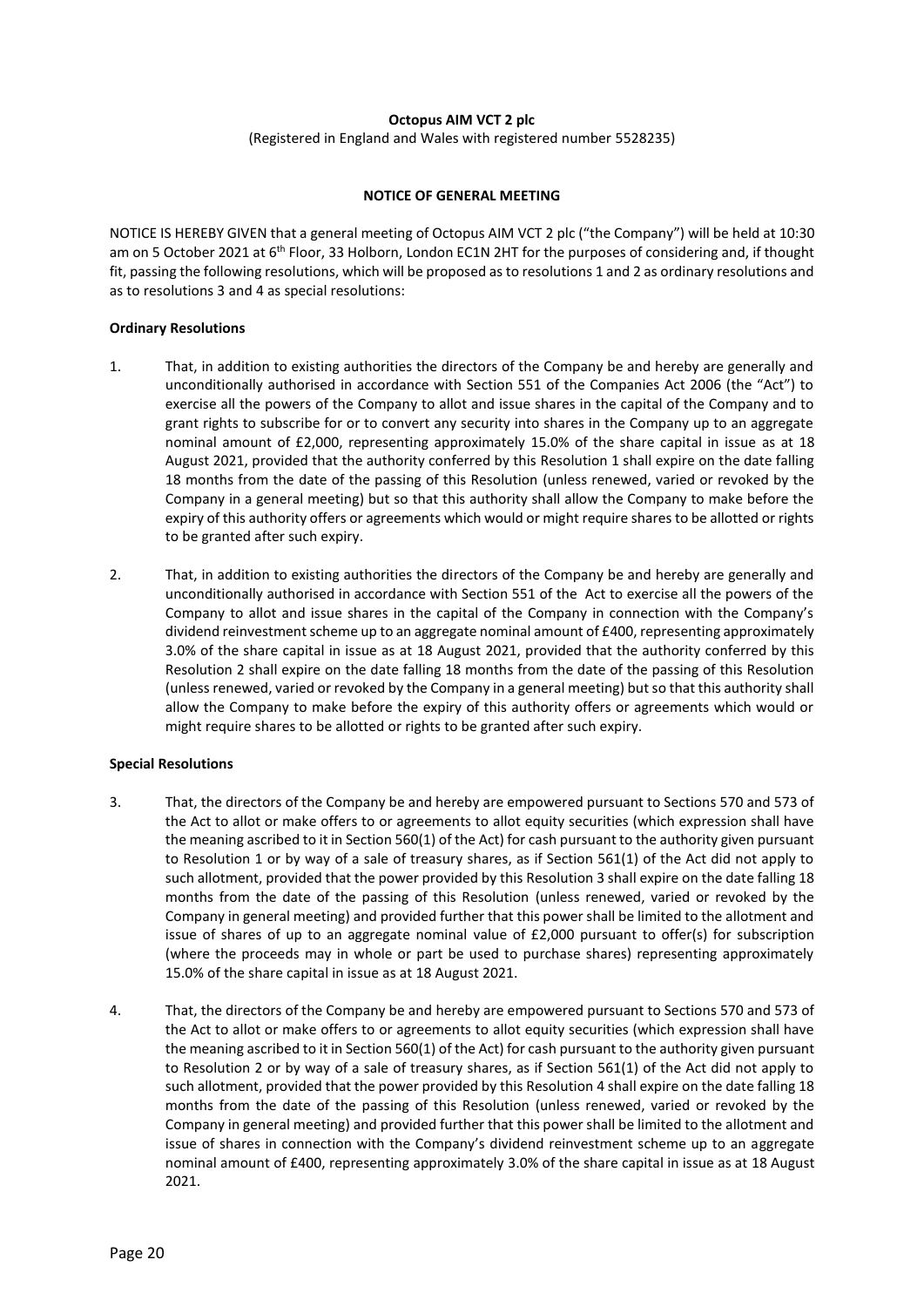Dated 19 August 2021

**By order of the Board Registered Office: Registered Office: Registered Office:** 

Octopus Company Secretarial Services Limited Secretary

6 th Floor 33 Holborn London EC1N 2HT

Information regarding the General Meeting, including the information required by section 311A of CA 2006, is available from: www.octopusinvestments.com

#### **Notes:**

- (a) Although it is anticipated that some or all restrictions may be lifted by the date of the General Meeting (subject to applicable government guidance regarding indoor gatherings), the Octopus AIM 2 Board is closely monitoring the situation. Should it become necessary to make alternative arrangements for the General Meeting, Shareholders will be given as much notice as practicably possible. To minimise this impact, members are encouraged to participate by casting their votes by proxy . As the General Meeting may be closed door (depending on restrictions which may be in force at the time) members are advised to appoint the chairman of the General Meeting as their proxy.
- (b) A member entitled to attend and vote at the General Meeting ("GM") may appoint one or more proxies to attend and vote on his or her behalf. A proxy need not be a member.
- (c) Pursuant to Regulation 41 of the Uncertificated Securities Regulations 2001, entitlement to attend and vote at the meeting and the number of votes which may be cast thereat will be determined by reference to the Register of Members of the Company at close of business on the day which is two days before the day of the meeting. Changes to entries on the Register of Members after that time shall be disregarded in determining the rights of any person to attend and vote at the meeting.
- (d) A form of proxy is enclosed which, to be effective, must be completed and delivered to the Company's registrars, Computershare Investor Services PLC, The Pavilions, Bridgwater Road, Bristol, BS99 6ZY or alternatively, you may register your proxy electronically a[t www.investorcentre.co.uk/eproxy,](http://www.investorcentre.co.uk/eproxy) in each case, so as to be received by no later than 48 hours before the time the General Meeting is scheduled to begin. To vote electronically, you will be asked to provide your Control Number, Shareholder Reference Number and PIN which are detailed on your proxy form. Appointment of a proxy, or any CREST proxy instruction (as described in paragraph (e) below) will not preclude a member from subsequently attending and voting at the meeting should he or she choose to do so. This is the only acceptable means by which proxy instructions may be submitted electronically.
- (e) To appoint one or more proxies or to give an instruction to a proxy (whether previously appointed or otherwise) via the CREST system, CREST messages must be received by the issuer's agent (ID number 3RA50) not later than 48 hours (excluding non-working days) before the time appointed for holding the meeting. For this purpose, the time of receipt will be taken to be the time (as determined by the time stamp generated by the CREST system) from which the issuer's agent is able to retrieve the message. After this time any change of instructions to a proxy appointed through CREST should be communicated to the proxy by other means. CREST personal members or other CREST sponsored members, and those CREST members who have appointed voting service provider(s) should contact their CREST sponsor or voting service provider(s) for assistance with appointing proxies via CREST. For further information on CREST procedures, limitations and system timings please refer to the CREST manual. The Company may treat as invalid a proxy appointment sent by CREST in the circumstances set out in Regulation 35(5)(a) of the Uncertificated Securities Regulations 2001.
- (f) Any person receiving a copy of the Notice as a person nominated by a member to enjoy information rights under section 146 of the Companies Act 2006 (a 'Nominated Person') should note that the provisions in Notes (b) and (c) above concerning the appointment of a proxy or proxies to attend the meeting in place of a member do not apply to a Nominated Person as only Shareholders have the right to appoint a proxy. However, a Nominated Person may have a right under an agreement between the Nominated Person and the member by whom he or she was nominated to be appointed, or to have someone else appointed, as a proxy for the meeting. If a Nominated Person has no such proxy appointment right or does not wish to exercise it, he/she may have a right under such an agreement to give instructions to the member as to the exercise of voting rights at the meeting.
- (g) Section 319A of the Companies Act 2006 requires the Directors to answer any question raised at the General Meeting which relate to the business of the meeting although no answer need be given (a) if to do so would interfere unduly with the preparation of the meeting or involve disclosure of confidential information; (b) if the answer has already